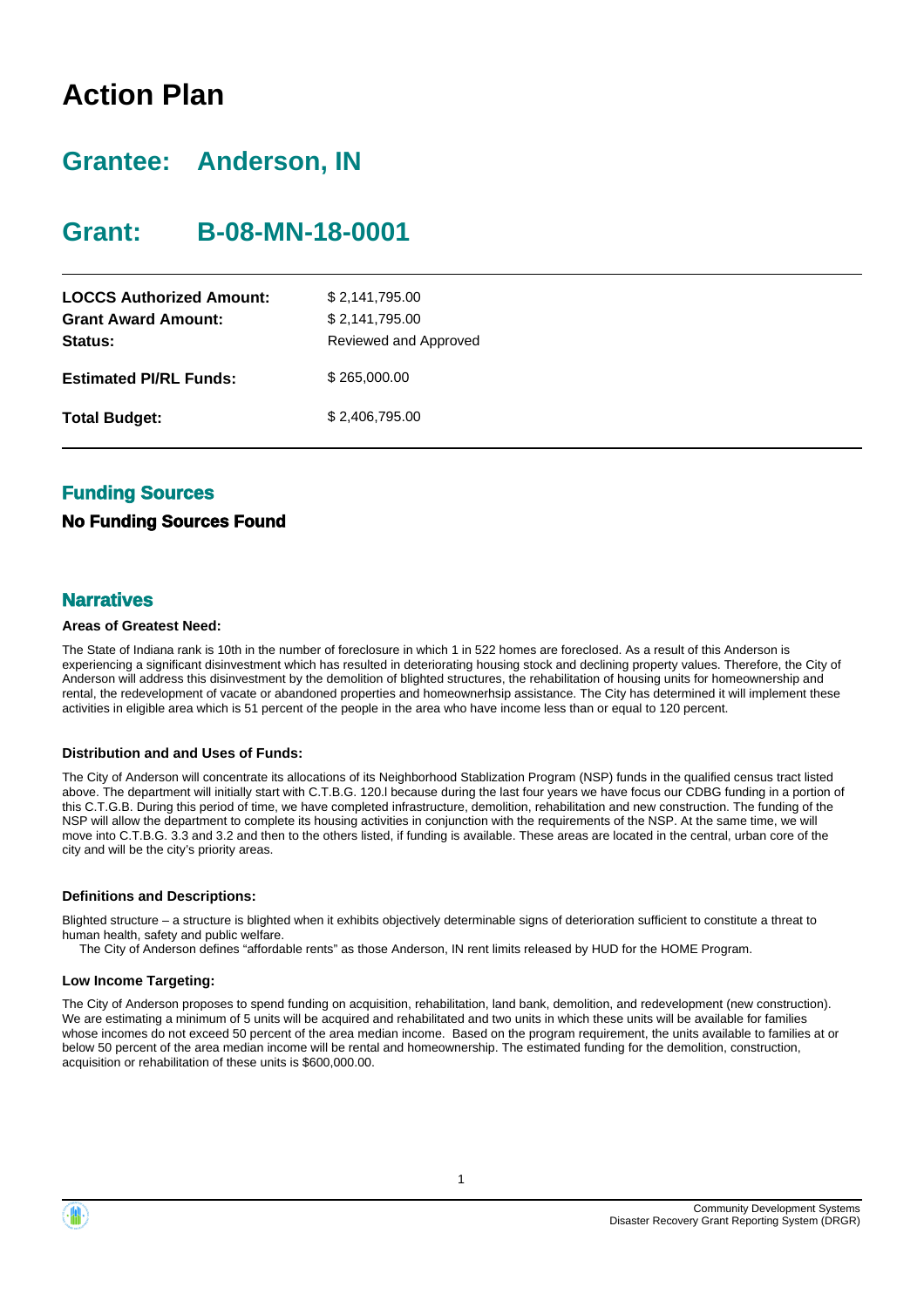#### **Acquisition and Relocation:**

Indicate whether grantee intends to demolish or convert any low- and moderate-income dwelling units (i.e., 80% of area median income). If so, include:

The number of low- and moderate-income dwelling units—i.e., 80% of area median income—reasonably expected to be demolished or converted as a direct result of NSP-assisted activities. Forty-five dwelling units are estimated to be demolished. After razing these structures, the vacant lots will be green, re-plated and/or made available for developers such as Habitat for Humanity, Anderson Community Schools, CDC's and other public and private developers for the purpose of providing homeownership and/or rental housing to LMMI households. The number of NSP affordable housing units made available to low- , moderate-, and middle-income households—i.e., 120% of area median income—reasonably expected to be produced by activity and income level as provided for in DRGR, by each NSP activity providing such housing (including a proposed time schedule for commencement and completion). Ten units are estimated to be acquired and rehabilitation for the purpose of rental or homeownership. Thirty units will be acquired by December 31, 2009 and rehabilitated by December 31, 2010 for the purpose of homeownership or rental.

The number of dwelling units reasonably expected to be made available for households whose income does not exceed 50 percent of area median income. No less than seven rental units will be made available for households which have incomes that do not exceed 50 percent of area median income and these dwellings will be rental units—converted or newly constructed.

#### **Public Comment:**

Provide a summary of public comments received to the proposed NSP Substantial amendment.

Response: No comments received. The City of Anderson held two public hearings on October 12th and October 15th and there was one person in attendance on the 12th and one person on the 15th. During both meetings those in attendance wanted the department of Community Development to understand the importance of continuing with housing rehabilitation within the city of Anderson as this is a great need. The department response is that this is a priority and will continue to be funded.

In addition, the 2008 Annual Action Plan amendment was placed on the City of Anderson website on October 29th for review and to receive citizens' comments.

### **Project Summary**

| <b>Project#</b>    | <b>Project Title</b>           | <b>Grantee Activity #</b>     | <b>Activity Title</b>                             |  |
|--------------------|--------------------------------|-------------------------------|---------------------------------------------------|--|
| 9999               | <b>Restricted Balance</b>      | No activities in this project |                                                   |  |
| B-08-MN-18-0001-01 | Administration                 | AND-14A                       | Administration                                    |  |
| B-08-MN-18-0001-02 | <b>Property Acquisition</b>    | AND-01                        | <b>Property Acquisition-B</b>                     |  |
|                    |                                | B-08-MN-180001-02             | Property Acquisition-B 25%                        |  |
| B-08-MN-18-0001-03 | <b>Rehabilitation - Rental</b> | AND-14H2-B                    | Rental Rehabilitation (B)                         |  |
|                    |                                | AND-14H2-C                    | <b>Jackson Towers</b>                             |  |
| B-08-MN-18-0001-04 | Rehabilitation -               | AND-14H1-B                    | Acquisition and Rehabilitation - HO/Rental<br>(B) |  |
|                    |                                | AND-14H1-Ba                   | Rehabilitation for Homeownership (B)              |  |
| B-08-MN-18-0001-05 | <b>Financial Assistance</b>    |                               | No activities in this project                     |  |
| B-08-MN-18-0001-06 | Demolition                     | AND-04                        | Demolition - (D)                                  |  |
| B-08-MN-18-0001-07 | <b>New Construction</b>        | <b>AND-12</b>                 | Redevelopment of vacant/abandoned lots<br>(E)     |  |
|                    |                                | AND-12a                       | New Construction - (E)                            |  |
|                    |                                | AND-12b                       | 1511 W 10th                                       |  |
| B-08-MN-18-0001-08 | Land Bank-Cancelled            |                               | No activities in this project                     |  |

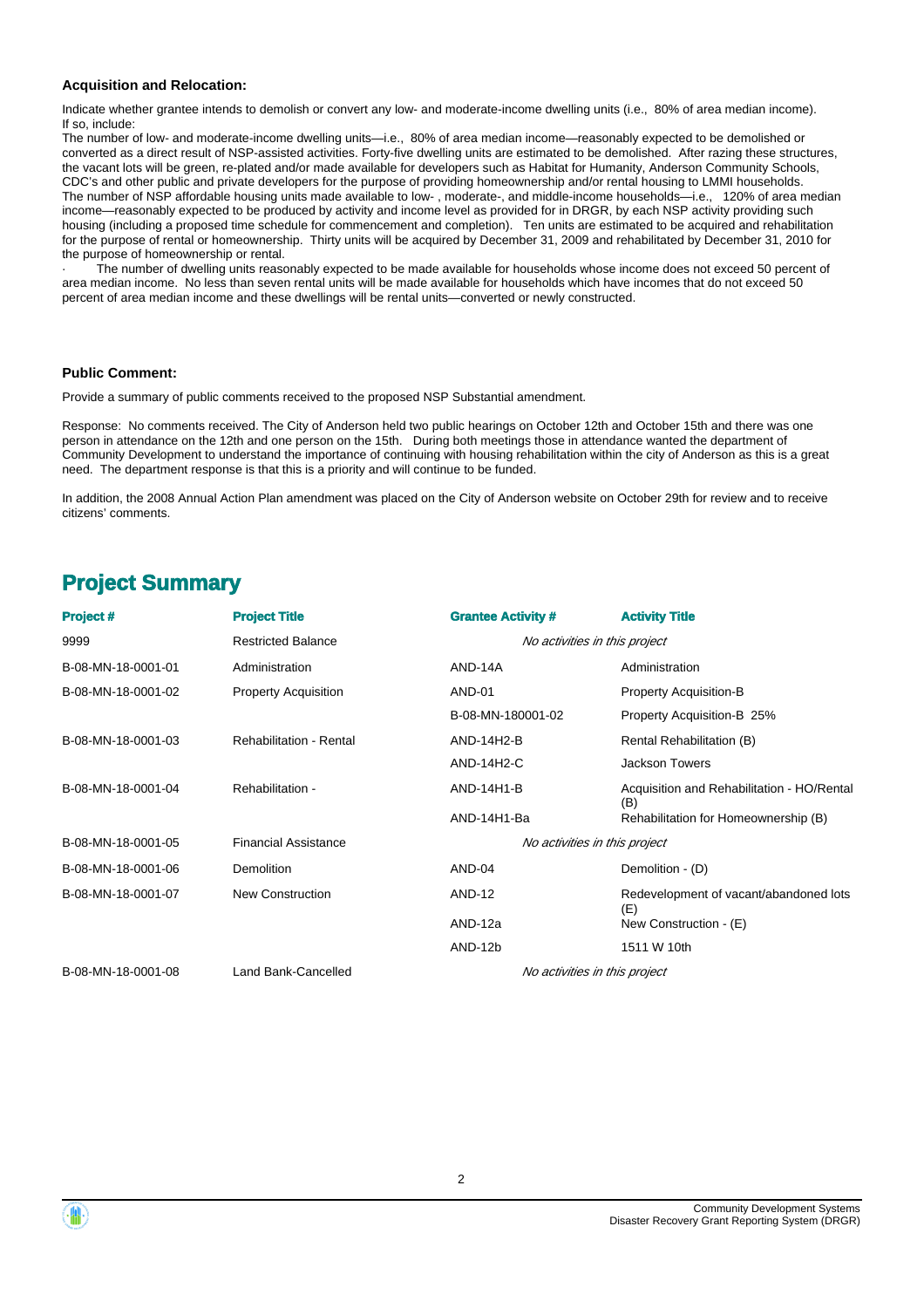## **Activities**

### **Project # / B-08-MN-18-0001-01 / Administration**

| <b>Grantee Activity Number:</b><br><b>Activity Title:</b>     | AND-14A<br><b>Administration</b> |                                         |              |  |
|---------------------------------------------------------------|----------------------------------|-----------------------------------------|--------------|--|
| <b>Activity Type:</b>                                         |                                  | <b>Activity Status:</b>                 |              |  |
| Administration                                                |                                  | Under Way                               |              |  |
| <b>Project Number:</b>                                        |                                  | <b>Project Title:</b>                   |              |  |
| B-08-MN-18-0001-01                                            |                                  | Administration                          |              |  |
| <b>Projected Start Date:</b>                                  |                                  | <b>Projected End Date:</b>              |              |  |
| 03/19/2009                                                    |                                  | 09/19/2010                              |              |  |
| <b>Project Draw Block by HUD:</b>                             |                                  | <b>Project Draw Block Date by HUD:</b>  |              |  |
| Not Blocked                                                   |                                  |                                         |              |  |
| <b>Activity Draw Block by HUD:</b>                            |                                  | <b>Activity Draw Block Date by HUD:</b> |              |  |
| Not Blocked                                                   |                                  |                                         |              |  |
| <b>Block Drawdown By Grantee:</b>                             |                                  | <b>Total Budget:</b>                    | \$227.470.14 |  |
| Not Blocked                                                   |                                  | <b>Most Impacted and</b>                |              |  |
| <b>National Objective:</b>                                    |                                  | <b>Distressed Budget:</b>               | \$0.00       |  |
| Not Applicable - (for Planning/Administration or Unprogrammed |                                  | <b>Other Funds:</b>                     | \$0.00       |  |
| Funds only)                                                   |                                  | <b>Total Funds:</b>                     | \$227,470.14 |  |
|                                                               |                                  |                                         |              |  |

**Benefit Report Type:**

NA

No **Activity is being carried out by**

#### **Organization carrying out Activity:**

City of Anderson

#### **Proposed budgets for organizations carrying out Activity:**

#### **Responsible Organization Organization Type Proposed Budget**

City of Anderson Local Government \$ 227,470.14

**Location Description:**

**Activity is being carried out through:**



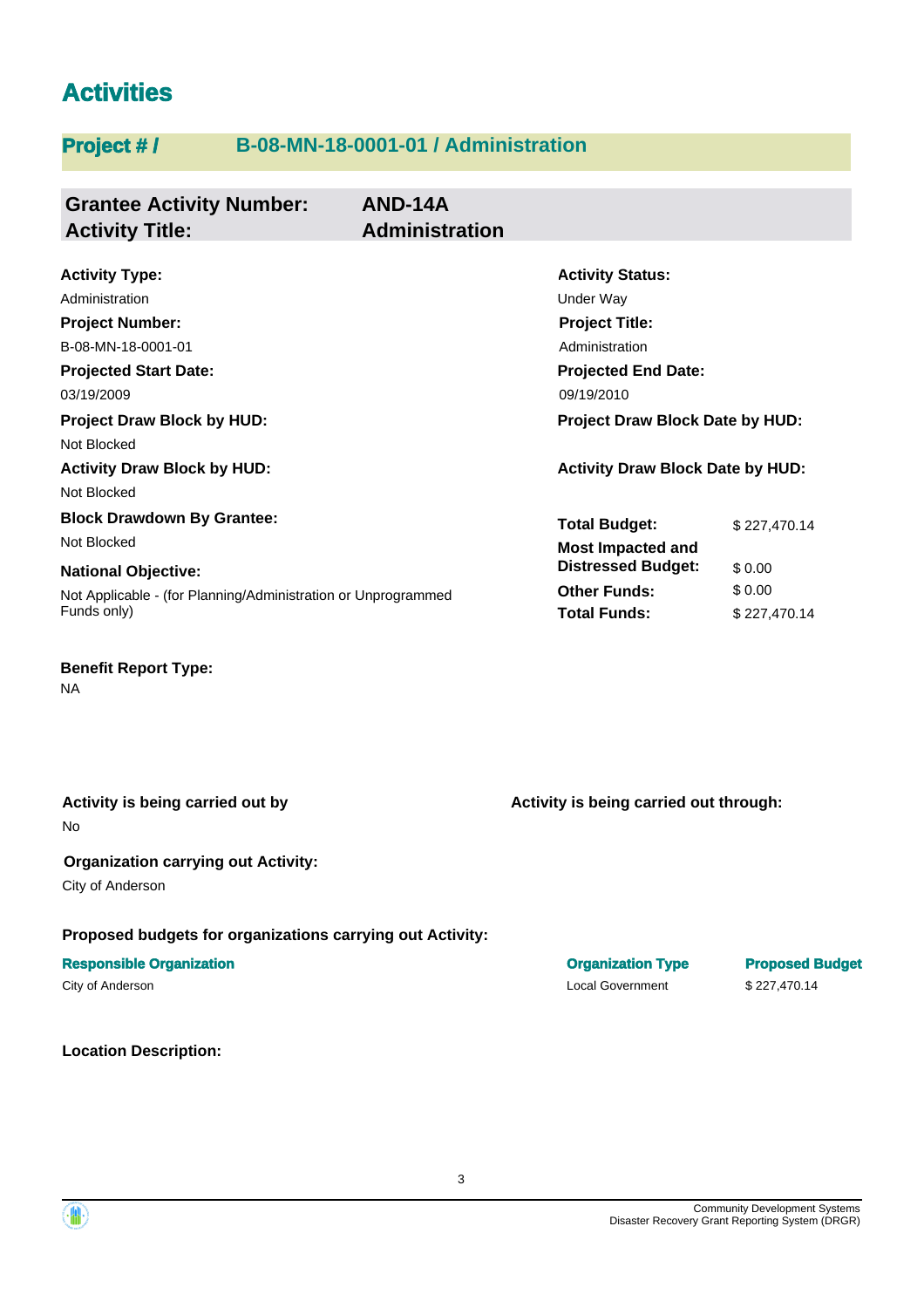#### N/A

#### **Activity Description:**

The payment for reasonable administrative costs and carrying changes related to the planning and execution of the neighborhood stabilization program. These costs will include but not limited to staff oversight and related costs, housing counseling, legal costs, appraisal fees, environmental fees, etc.

**Environmental Assessment:** EXEMPT

**Environmental** None

### **Project # / B-08-MN-18-0001-02 / Property Acquisition**

| <b>Grantee Activity Number:</b><br><b>Activity Title:</b>    | <b>AND-01</b><br><b>Property Acquisition-B</b> |                                         |              |
|--------------------------------------------------------------|------------------------------------------------|-----------------------------------------|--------------|
|                                                              |                                                |                                         |              |
| <b>Activity Type:</b>                                        |                                                | <b>Activity Status:</b>                 |              |
| Acquisition - general                                        |                                                | <b>Under Way</b>                        |              |
| <b>Project Number:</b>                                       |                                                | <b>Project Title:</b>                   |              |
| B-08-MN-18-0001-02                                           |                                                | <b>Property Acquisition</b>             |              |
| <b>Projected Start Date:</b>                                 |                                                | <b>Projected End Date:</b>              |              |
| 03/19/2009                                                   |                                                | 06/19/2010                              |              |
| <b>Project Draw Block by HUD:</b>                            |                                                | Project Draw Block Date by HUD:         |              |
| Not Blocked                                                  |                                                |                                         |              |
| <b>Activity Draw Block by HUD:</b>                           |                                                | <b>Activity Draw Block Date by HUD:</b> |              |
| Not Blocked                                                  |                                                |                                         |              |
| <b>Block Drawdown By Grantee:</b>                            |                                                | <b>Total Budget:</b>                    | \$114,106.20 |
| Not Blocked                                                  |                                                | <b>Most Impacted and</b>                |              |
| <b>National Objective:</b>                                   |                                                | <b>Distressed Budget:</b>               | \$0.00       |
| LMMI: Low, Moderate and Middle Income National Objective for |                                                | <b>Other Funds:</b>                     | \$0.00       |
| NSP Only                                                     |                                                | <b>Total Funds:</b>                     | \$114,106.20 |
| <b>Benefit Report Type:</b>                                  |                                                |                                         |              |
| Area Benefit (Census)                                        |                                                |                                         |              |
| <b>Proposed Accomplishments</b>                              |                                                | <b>Total</b>                            |              |

4

Community Development Systems Disaster Recovery Grant Reporting System (DRGR)

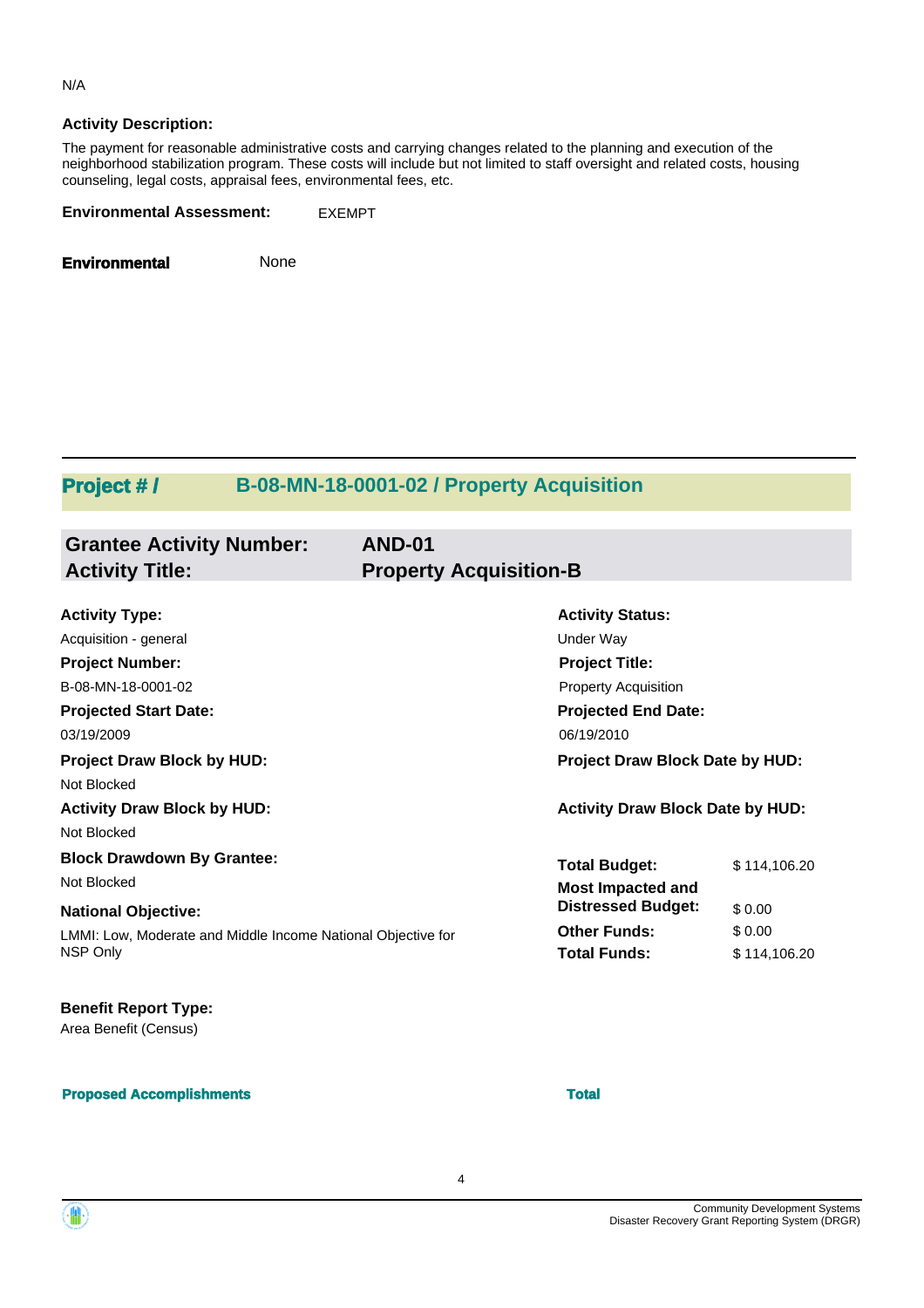

#### **LMI%:**

#### **Activity is being carried out by**

No

#### **Organization carrying out Activity:**

City of Anderson

#### **Proposed budgets for organizations carrying out Activity:**

#### **Responsible Organization Organization Type Proposed Budget**

#### **Location Description:**

Census Tracts 120.1, 3.3, 3.2, 5.3, 5.4, and 5.2.

#### **Activity Description:**

The acquisition component of this grant will involve acquisition of properties which are abandoned and/or foreclosed, based on HUD's definition, for the purpose of providing housing units to LMMI households. The units will be either single or multi family for the end use of homeownership or rental. The department will focus its acquisition on housing units in the above mentioned census tracts block groups, with emphasis on a concentrated effort that will accomplish the goal of neighborhood stabilization. This acquisition cost will include meeting the requirement that at least 25% of the funding will be made available for households at or below 50% median income for the area. The design of this activity is to provide income eligible families with decent, safe, and sanitary housing units in stable neighborhoods

**Environmental Assessment:** COMPLETED

**Environmental** None



City of Anderson Local Government \$ 114,106.20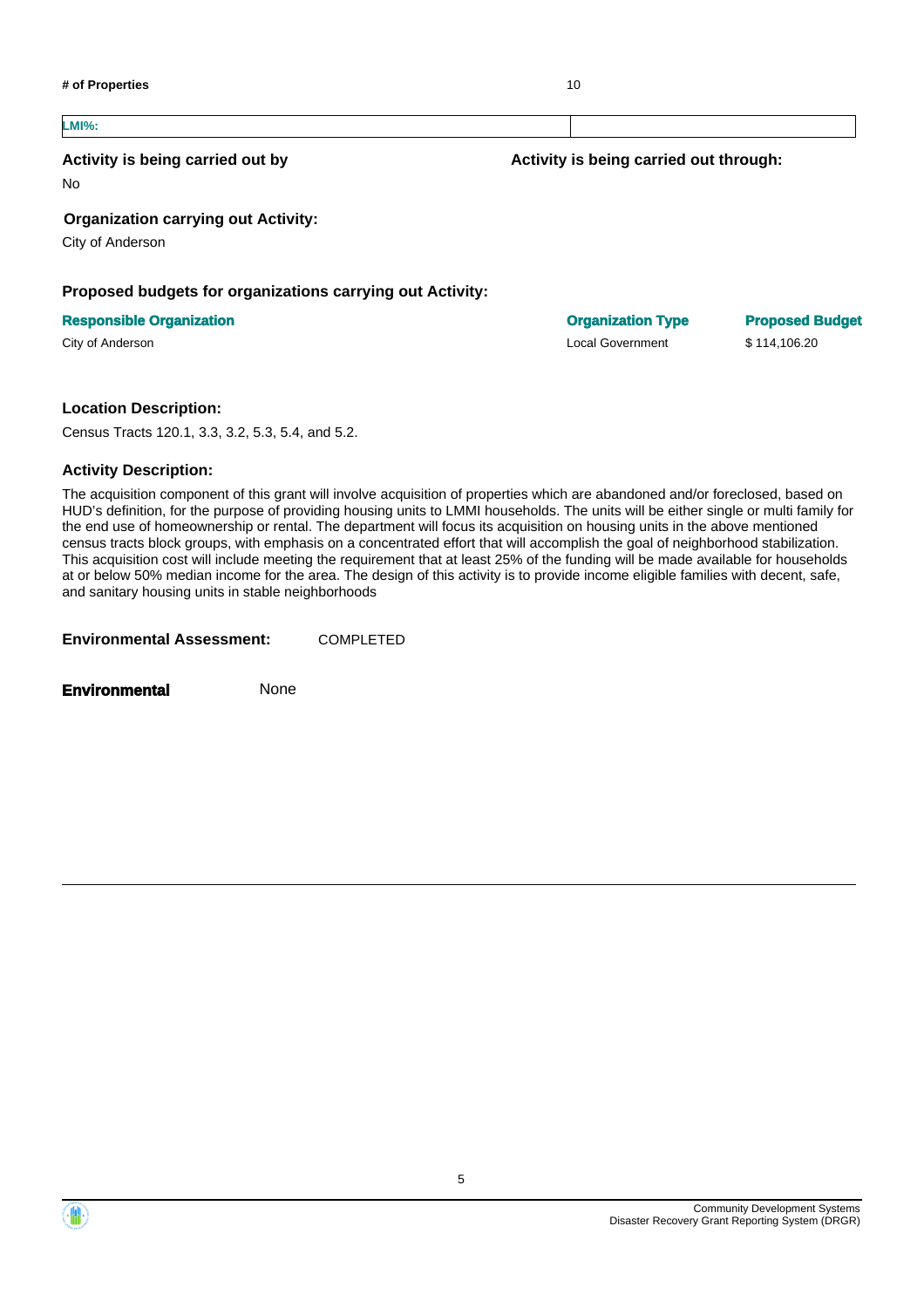| <b>Activity Type:</b>                                         | <b>Activity Status:</b>                 |             |  |
|---------------------------------------------------------------|-----------------------------------------|-------------|--|
| Acquisition - general                                         | Under Way                               |             |  |
| <b>Project Number:</b>                                        | <b>Project Title:</b>                   |             |  |
| B-08-MN-18-0001-02                                            | <b>Property Acquisition</b>             |             |  |
| <b>Projected Start Date:</b>                                  | <b>Projected End Date:</b>              |             |  |
| 03/19/2009                                                    | 09/20/2010                              |             |  |
| <b>Project Draw Block by HUD:</b>                             | <b>Project Draw Block Date by HUD:</b>  |             |  |
| Not Blocked                                                   |                                         |             |  |
| <b>Activity Draw Block by HUD:</b>                            | <b>Activity Draw Block Date by HUD:</b> |             |  |
| Not Blocked                                                   |                                         |             |  |
| <b>Block Drawdown By Grantee:</b>                             | <b>Total Budget:</b>                    | \$14,026.17 |  |
| Not Blocked                                                   | <b>Most Impacted and</b>                |             |  |
| <b>National Objective:</b>                                    | <b>Distressed Budget:</b>               | \$0.00      |  |
| LH25: Funds targeted for housing for households whose incomes | <b>Other Funds:</b>                     | \$0.00      |  |
| are at or under 50% Area Median Income.                       | <b>Total Funds:</b>                     | \$14,026.17 |  |
|                                                               |                                         |             |  |

#### **Benefit Report Type:**

Area Benefit (Census)

| <b>Proposed Accomplishments</b> | <b>Total</b> |
|---------------------------------|--------------|
| # of Properties                 | 5            |
|                                 |              |

#### **LMI%:**

**Activity is being carried out by**

**Activity is being carried out through:**

No

#### **Organization carrying out Activity:**

Aspire Indiana

**Proposed budgets for organizations carrying out Activity:**

| <b>Responsible Organization</b> | <b>Organization Type</b> | <b>Proposed</b> |
|---------------------------------|--------------------------|-----------------|
| Aspire Indiana                  | Non-Profit               | \$14.026.17     |

#### **Location Description:**

The Census Tracts and Block Groups 119.1, 120.1, 4.1, 5.1, 5.2, 5.3, and 5.4 will be our primary focus for acquisition.

**Activity Description:**



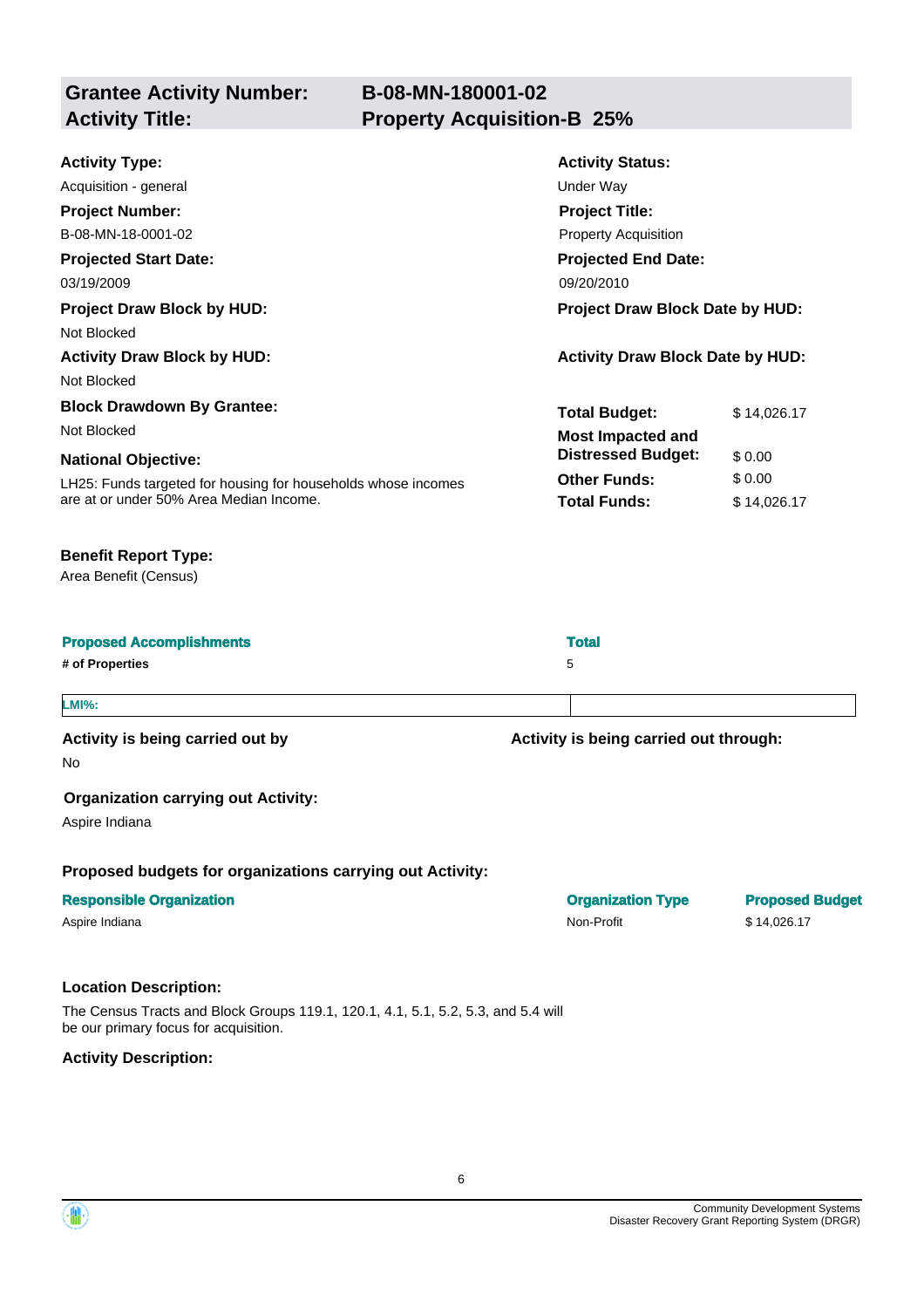The acquisition component of this grant will involve acquisition of properties which are abandoned and/or foreclosed, based on HUD's definition, for the purpose of providing housing units to LMMI households. The units will be either single or multi family for the end use of homeownership or rental. The department will focus its acquisition on housing units in the above mentioned census tracts block groups, with emphasis on a concentrated effort that will accomplish the goal of neighborhood stabilization. This acquisition cost will include meeting the requirement that at least 25% of the funding will be made available for households at or below 50% median income for the area. The design of this activity is to provide income eligible families with decent, safe, and sanitary housing units in stable neighborhoods

**Environmental Assessment:** COMPLETED

**Environmental** None

### **Project # / B-08-MN-18-0001-03 / Rehabilitation - Rental**

| <b>Grantee Activity Number:</b>                               | <b>AND-14H2-B</b>                |                                         |            |              |
|---------------------------------------------------------------|----------------------------------|-----------------------------------------|------------|--------------|
| <b>Activity Title:</b>                                        | <b>Rental Rehabilitation (B)</b> |                                         |            |              |
| <b>Activity Type:</b>                                         |                                  | <b>Activity Status:</b>                 |            |              |
| Rehabilitation/reconstruction of residential structures       |                                  | Under Way                               |            |              |
| <b>Project Number:</b>                                        |                                  | <b>Project Title:</b>                   |            |              |
| B-08-MN-18-0001-03                                            |                                  | <b>Rehabilitation - Rental</b>          |            |              |
| <b>Projected Start Date:</b>                                  |                                  | <b>Projected End Date:</b>              |            |              |
| 03/19/2009                                                    |                                  | 09/19/2010                              |            |              |
| <b>Project Draw Block by HUD:</b>                             |                                  | Project Draw Block Date by HUD:         |            |              |
| Not Blocked                                                   |                                  |                                         |            |              |
| <b>Activity Draw Block by HUD:</b>                            |                                  | <b>Activity Draw Block Date by HUD:</b> |            |              |
| Not Blocked                                                   |                                  |                                         |            |              |
| <b>Block Drawdown By Grantee:</b>                             |                                  | <b>Total Budget:</b>                    |            | \$406,923.29 |
| Not Blocked                                                   |                                  | <b>Most Impacted and</b>                |            |              |
| <b>National Objective:</b>                                    |                                  | <b>Distressed Budget:</b>               |            | \$0.00       |
| LH25: Funds targeted for housing for households whose incomes |                                  | <b>Other Funds:</b>                     |            | \$0.00       |
| are at or under 50% Area Median Income.                       |                                  | <b>Total Funds:</b>                     |            | \$406,923.29 |
| <b>Benefit Report Type:</b>                                   |                                  |                                         |            |              |
| Direct (Households)                                           |                                  |                                         |            |              |
| <b>Proposed Beneficiaries</b>                                 | <b>Total</b>                     | Low                                     | <b>Mod</b> | Low/Mod%     |

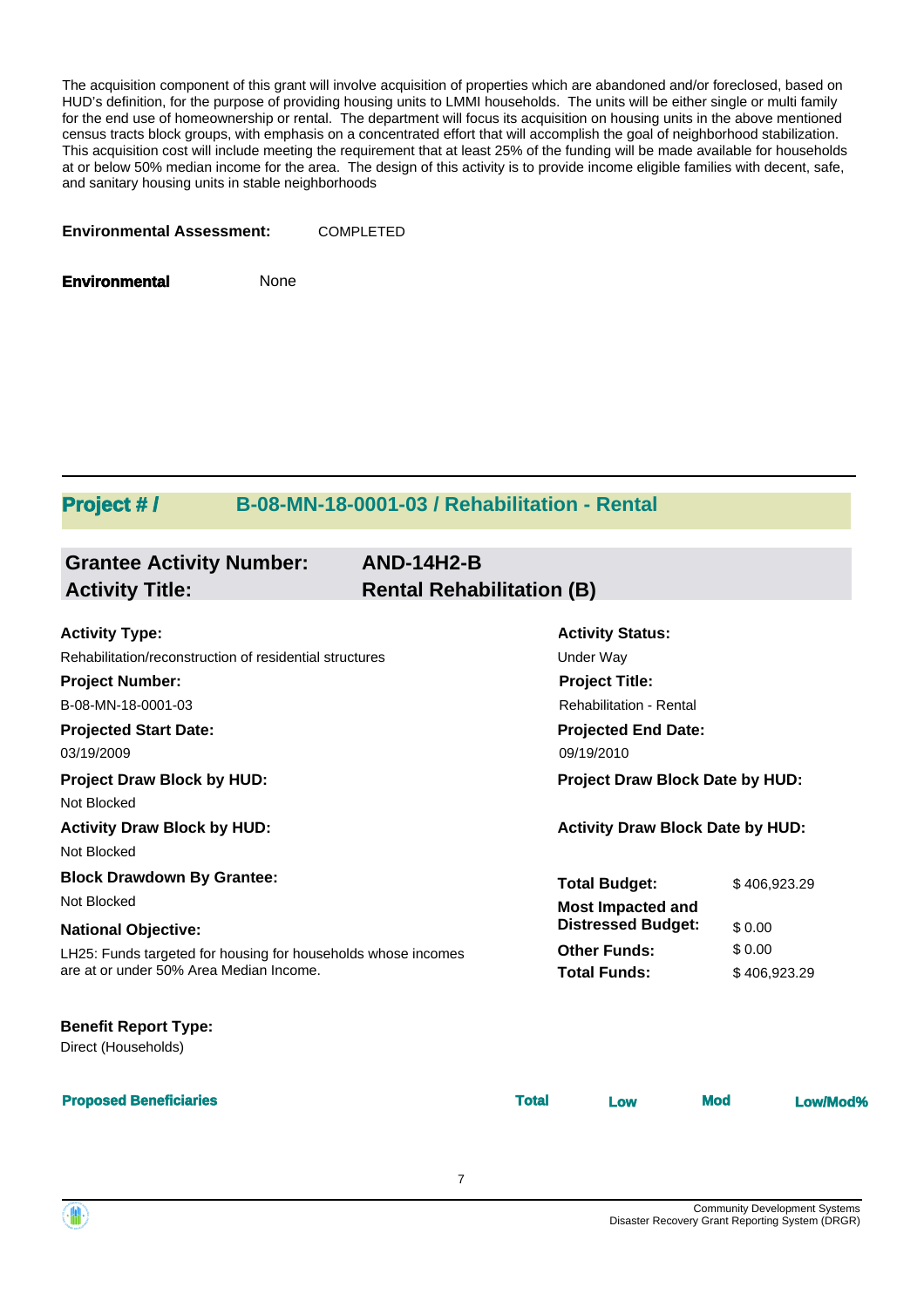| # Renter Households                 | 5 | 5            | 100.00 |
|-------------------------------------|---|--------------|--------|
| # of Households                     | 5 | 5            | 100.00 |
| <b>Proposed Accomplishments</b>     |   | <b>Total</b> |        |
| # of Singlefamily Units             |   | 5            |        |
| # of Housing Units                  |   | 5            |        |
| # ELI Households (0-30% AMI)        |   |              |        |
| #Units with bus/rail access         |   | 5            |        |
| #Refrigerators replaced             |   | 5            |        |
| #Light fixtures (outdoors) replaced |   | 5            |        |
| #Light Fixtures (indoors) replaced  |   | 5            |        |
| #Replaced hot water heaters         |   | 5            |        |
| #Replaced thermostats               |   | 5            |        |
| #Energy Star Replacement Windows    |   | 5            |        |
| # of Properties                     |   | 5            |        |

**Activity is being carried out by**

No

#### **Organization carrying out Activity:**

Center for Mental Health

#### **Proposed budgets for organizations carrying out Activity:**

**Responsible Organization Organization Type Proposed Budget**

Center for Mental Health **Center of Center of Center of Center of Center of Center of Center of Center of Center** 

**Activity is being carried out through:**

#### **Location Description:**

Census Tracts 120.1., 3.3, 3.2, 5.3, 5.4, and 5.2.

#### **Activity Description:**

The rehabilitation component of this grant will be to rehabilitate the foreclosed and abandoned homes acquired by Community Development based on HUD<sub>i</sub>s definition, for the primary purpose of providing housing units to households at or below 50% of the area median income. The department¿s primary focus for rental units will be for households at or below 50% of the AMI in order to meet the NSP requirement that at least 25% of the NSP funds will be used for the direct benefit for families at or below 50% of AMI. These units will be either single or multi family for the end use of rental. The department will focus it rehabilitation of the housing units acquired in the above mentioned census tract block groups with emphasis on a concentrated effort in order to accomplish the goal of neighborhood stabilization. The city will meet the remaining program requirement of 25% of the funding for households at or below 50% median income for the area through its rehabilitation activity. The department will work with local CDC¿s and agencies such as Alternatives, Inc., or Center for Mental Health to providing housing for families who meet this criterion. In addition, Alternatives, Inc. or Center for Mental Health has the supporting services in order to help these families. The rehabilitation activity is designed to provide eligible income families decent, safe, and sanitary housing units in stable neighborhood.

**Environmental Assessment:** COMPLETED

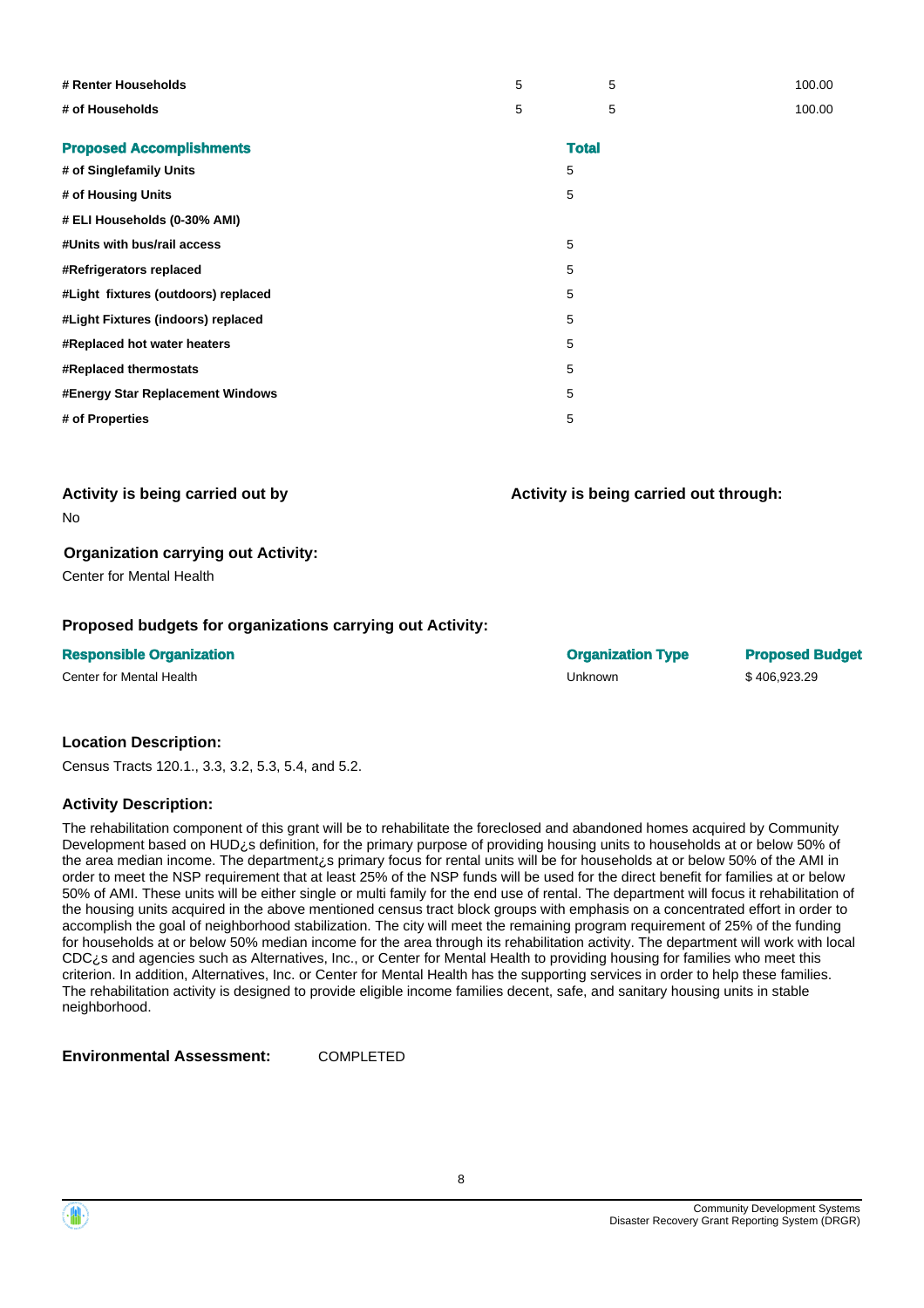| <b>Environmental</b> | None |
|----------------------|------|
|----------------------|------|

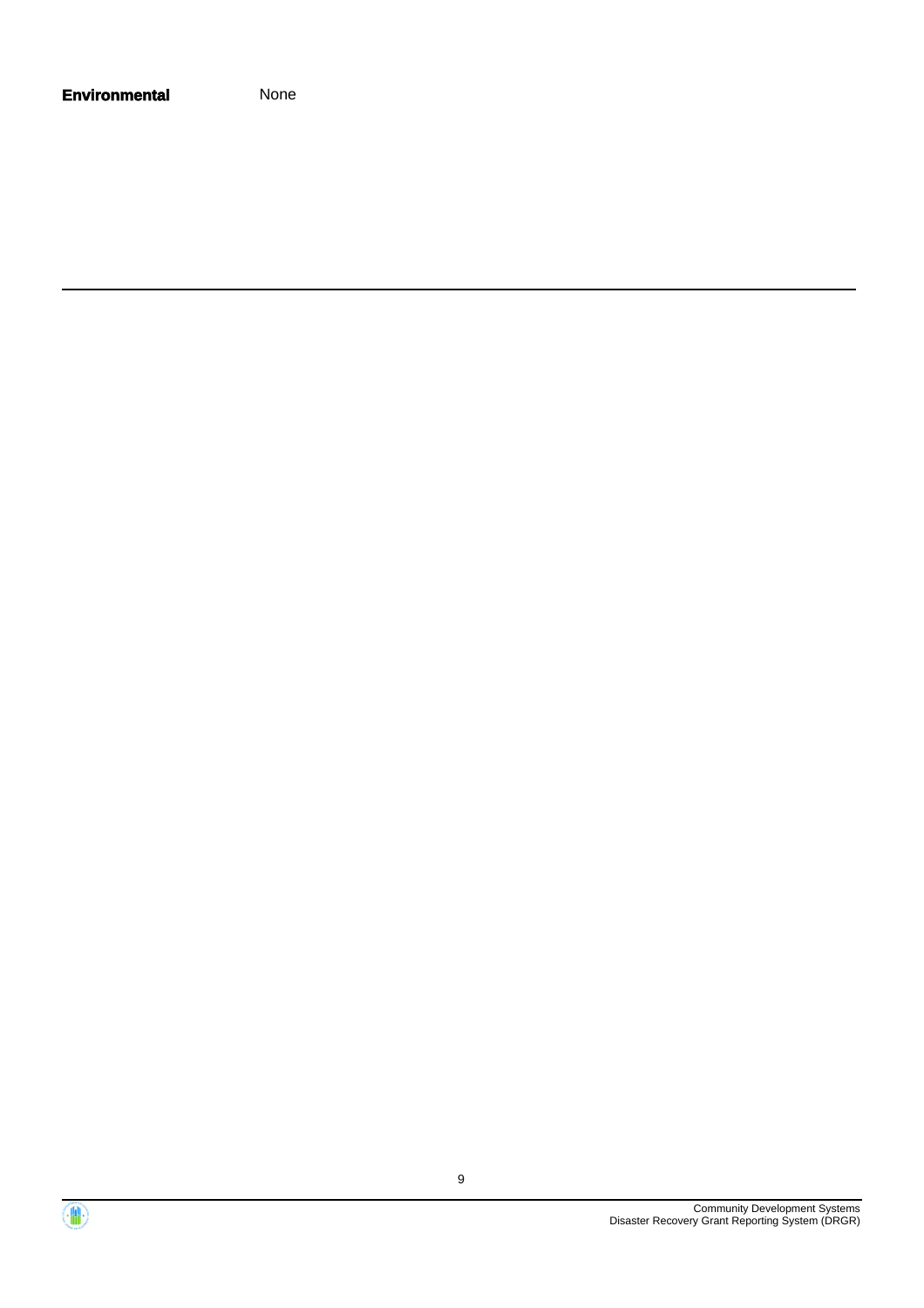**AND-14H2-C Jackson Towers** 

# **Grantee Activity Number:**

| <b>Activity Type:</b>                                         | <b>Activity Status:</b>                 |              |  |
|---------------------------------------------------------------|-----------------------------------------|--------------|--|
| Rehabilitation/reconstruction of residential structures       | Under Way                               |              |  |
| <b>Project Number:</b>                                        | <b>Project Title:</b>                   |              |  |
| B-08-MN-18-0001-03                                            | <b>Rehabilitation - Rental</b>          |              |  |
| <b>Projected Start Date:</b>                                  | <b>Projected End Date:</b>              |              |  |
| 01/28/2014                                                    | 06/30/2014                              |              |  |
| <b>Project Draw Block by HUD:</b>                             | <b>Project Draw Block Date by HUD:</b>  |              |  |
| Not Blocked                                                   |                                         |              |  |
| <b>Activity Draw Block by HUD:</b>                            | <b>Activity Draw Block Date by HUD:</b> |              |  |
| Not Blocked                                                   |                                         |              |  |
| <b>Block Drawdown By Grantee:</b>                             | <b>Total Budget:</b>                    | \$110,000.00 |  |
| Not Blocked                                                   | <b>Most Impacted and</b>                |              |  |
| <b>National Objective:</b>                                    | <b>Distressed Budget:</b>               | \$0.00       |  |
| LH25: Funds targeted for housing for households whose incomes | <b>Other Funds:</b>                     | \$0.00       |  |
| are at or under 50% Area Median Income.                       | <b>Total Funds:</b>                     | \$110,000.00 |  |

#### **Benefit Report Type:**

Direct (Households)

| <b>Proposed Beneficiaries</b>          | <b>Total</b> |              | Low | <b>Mod</b> | Low/Mod% |
|----------------------------------------|--------------|--------------|-----|------------|----------|
| # Renter Households                    | 5            |              | 5   |            | 100.00   |
| # of Households                        | 5            |              | 5   |            | 100.00   |
| <b>Proposed Accomplishments</b>        |              | <b>Total</b> |     |            |          |
| # of Multifamily Units                 |              | 5            |     |            |          |
| # of Housing Units                     |              | 5            |     |            |          |
| # of Substantially Rehabilitated Units |              | 5            |     |            |          |
| #Units exceeding Energy Star           |              | 5            |     |            |          |
| #Low flow showerheads                  |              | 5            |     |            |          |
| #Refrigerators replaced                |              | 5            |     |            |          |
| #Light Fixtures (indoors) replaced     |              | 5            |     |            |          |
| #Replaced hot water heaters            |              | 5            |     |            |          |
| #Replaced thermostats                  |              | 5            |     |            |          |
| #Efficient AC added/replaced           |              | 5            |     |            |          |

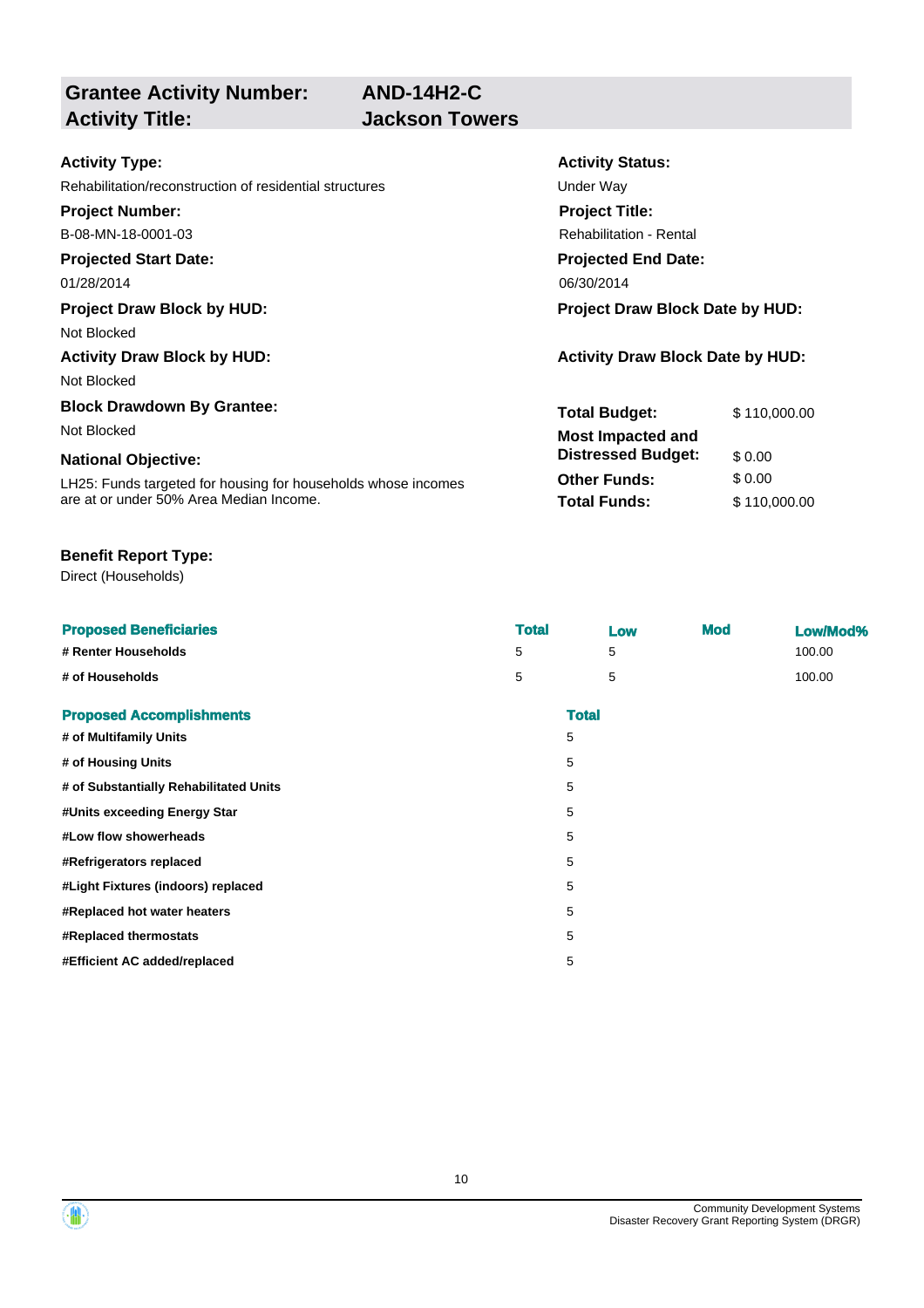| Activity is being carried out by<br>No                                     | Activity is being carried out through: |                        |
|----------------------------------------------------------------------------|----------------------------------------|------------------------|
| <b>Organization carrying out Activity:</b>                                 |                                        |                        |
| Jackson Towers, LLC                                                        |                                        |                        |
| Proposed budgets for organizations carrying out Activity:                  |                                        |                        |
| <b>Responsible Organization</b>                                            | <b>Organization Type</b>               | <b>Proposed Budget</b> |
| Jackson Towers, LLC                                                        | For Profit                             | \$110,000.00           |
| <b>Location Description:</b>                                               |                                        |                        |
| Located near the downtown area of Anderson, Indiana at 1103 Jackson Street |                                        |                        |
| <b>Activity Description:</b>                                               |                                        |                        |
| rehabilitation of five units to make them handicapped accessible.          |                                        |                        |
| <b>Environmental Assessment:</b><br><b>COMPLETED</b>                       |                                        |                        |
| None<br><b>Environmental</b>                                               |                                        |                        |

## **Project # / B-08-MN-18-0001-04 / Rehabilitation -**

| <b>Grantee Activity Number:</b> | <b>AND-14H1-B</b>                              |
|---------------------------------|------------------------------------------------|
| <b>Activity Title:</b>          | Acquisition and Rehabilitation - HO/Rental (B) |

| <b>Activity Type:</b>                                   | <b>Activity Status:</b>                 |              |  |
|---------------------------------------------------------|-----------------------------------------|--------------|--|
| Rehabilitation/reconstruction of residential structures | Under Way                               |              |  |
| <b>Project Number:</b>                                  | <b>Project Title:</b>                   |              |  |
| B-08-MN-18-0001-04                                      | Rehabilitation - Homeownership/Rental   |              |  |
| <b>Projected Start Date:</b>                            | <b>Projected End Date:</b>              |              |  |
| 03/19/2009                                              | 09/19/2010                              |              |  |
| <b>Project Draw Block by HUD:</b>                       | <b>Project Draw Block Date by HUD:</b>  |              |  |
| Not Blocked                                             |                                         |              |  |
| <b>Activity Draw Block by HUD:</b>                      | <b>Activity Draw Block Date by HUD:</b> |              |  |
| Not Blocked                                             |                                         |              |  |
| <b>Block Drawdown By Grantee:</b>                       | <b>Total Budget:</b>                    | \$212,650,60 |  |

11

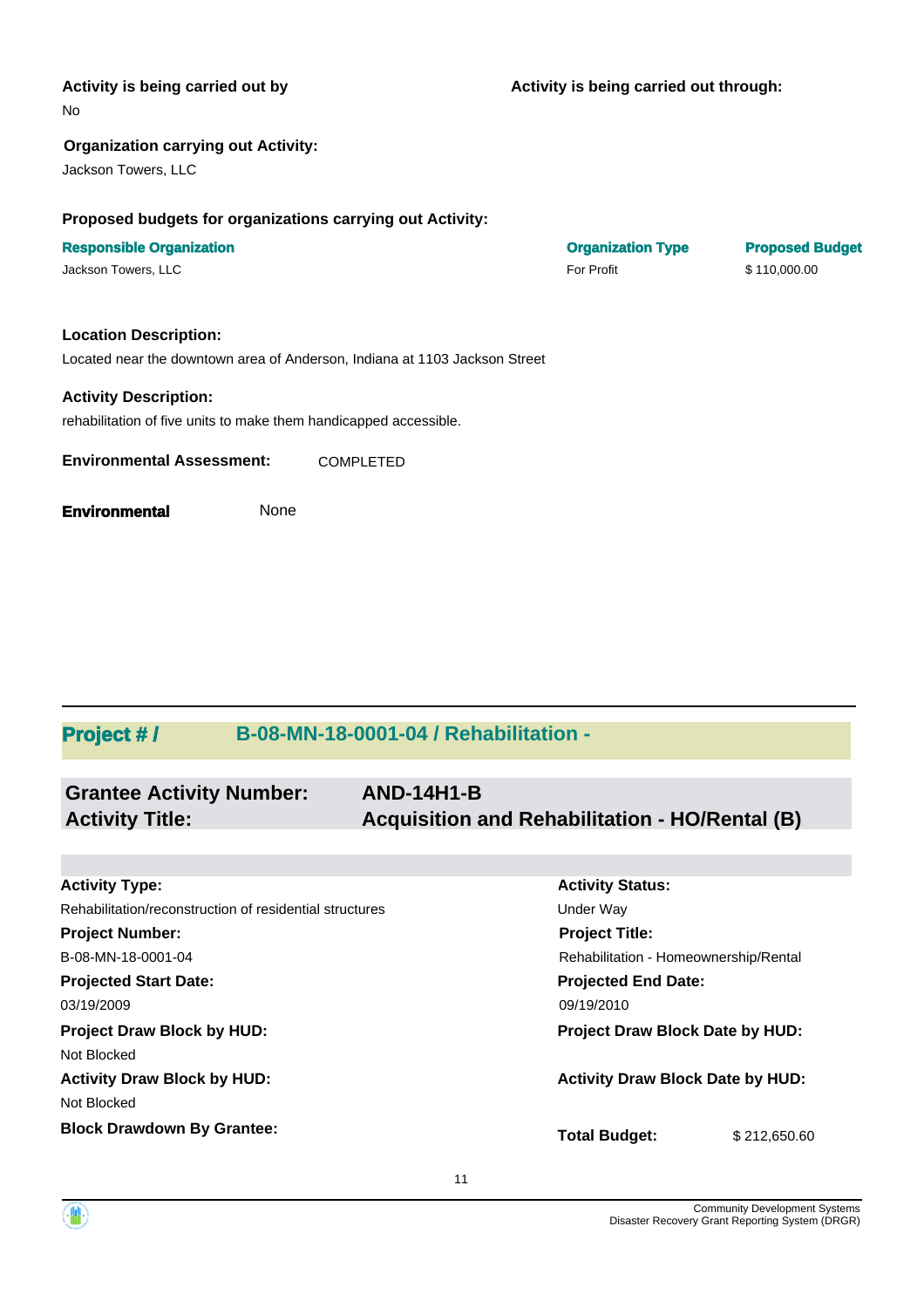| Not Blocked                                                   | <b>Most Impacted and</b>  |              |
|---------------------------------------------------------------|---------------------------|--------------|
| <b>National Objective:</b>                                    | <b>Distressed Budget:</b> | \$ 0.00      |
| LH25: Funds targeted for housing for households whose incomes | <b>Other Funds:</b>       | \$ 0.00      |
| are at or under 50% Area Median Income.                       | <b>Total Funds:</b>       | \$212.650.60 |

#### **Benefit Report Type:**

Direct (Households)

| 100.00<br>1<br>1<br>3<br>3<br>100.00<br>100.00<br>4<br>3<br>1<br><b>Total</b><br>3<br>3<br>$\overline{2}$<br>2<br>2<br>$\overline{2}$<br>3<br>3<br>3<br>3<br>3<br>3<br>3 | <b>Proposed Beneficiaries</b>       | <b>Total</b> | Low | <b>Mod</b> | Low/Mod% |
|--------------------------------------------------------------------------------------------------------------------------------------------------------------------------|-------------------------------------|--------------|-----|------------|----------|
|                                                                                                                                                                          | # Renter Households                 |              |     |            |          |
|                                                                                                                                                                          | # Owner Households                  |              |     |            |          |
|                                                                                                                                                                          | # of Households                     |              |     |            |          |
|                                                                                                                                                                          | <b>Proposed Accomplishments</b>     |              |     |            |          |
|                                                                                                                                                                          | # of Singlefamily Units             |              |     |            |          |
|                                                                                                                                                                          | # of Housing Units                  |              |     |            |          |
|                                                                                                                                                                          | # ELI Households (0-30% AMI)        |              |     |            |          |
|                                                                                                                                                                          | #Units exceeding Energy Star        |              |     |            |          |
|                                                                                                                                                                          | #Units with bus/rail access         |              |     |            |          |
|                                                                                                                                                                          | #Low flow toilets                   |              |     |            |          |
|                                                                                                                                                                          | #Clothes washers replaced           |              |     |            |          |
|                                                                                                                                                                          | #Refrigerators replaced             |              |     |            |          |
|                                                                                                                                                                          | #Light fixtures (outdoors) replaced |              |     |            |          |
|                                                                                                                                                                          | #Light Fixtures (indoors) replaced  |              |     |            |          |
|                                                                                                                                                                          | #Replaced hot water heaters         |              |     |            |          |
|                                                                                                                                                                          | #Replaced thermostats               |              |     |            |          |
|                                                                                                                                                                          | #Efficient AC added/replaced        |              |     |            |          |
|                                                                                                                                                                          | #Energy Star Replacement Windows    |              |     |            |          |
|                                                                                                                                                                          | # of Properties                     |              |     |            |          |

#### Yes **Activity is being carried out by**

#### **Activity is being carried out through:**

Grantee Employees and Contractors

#### **Organization carrying out Activity:**

City of Anderson

### **Proposed budgets for organizations carrying out Activity:**

#### **Responsible Organization Organization Type Proposed Budget**

**Location Description:**

City of Anderson \$212,650.60

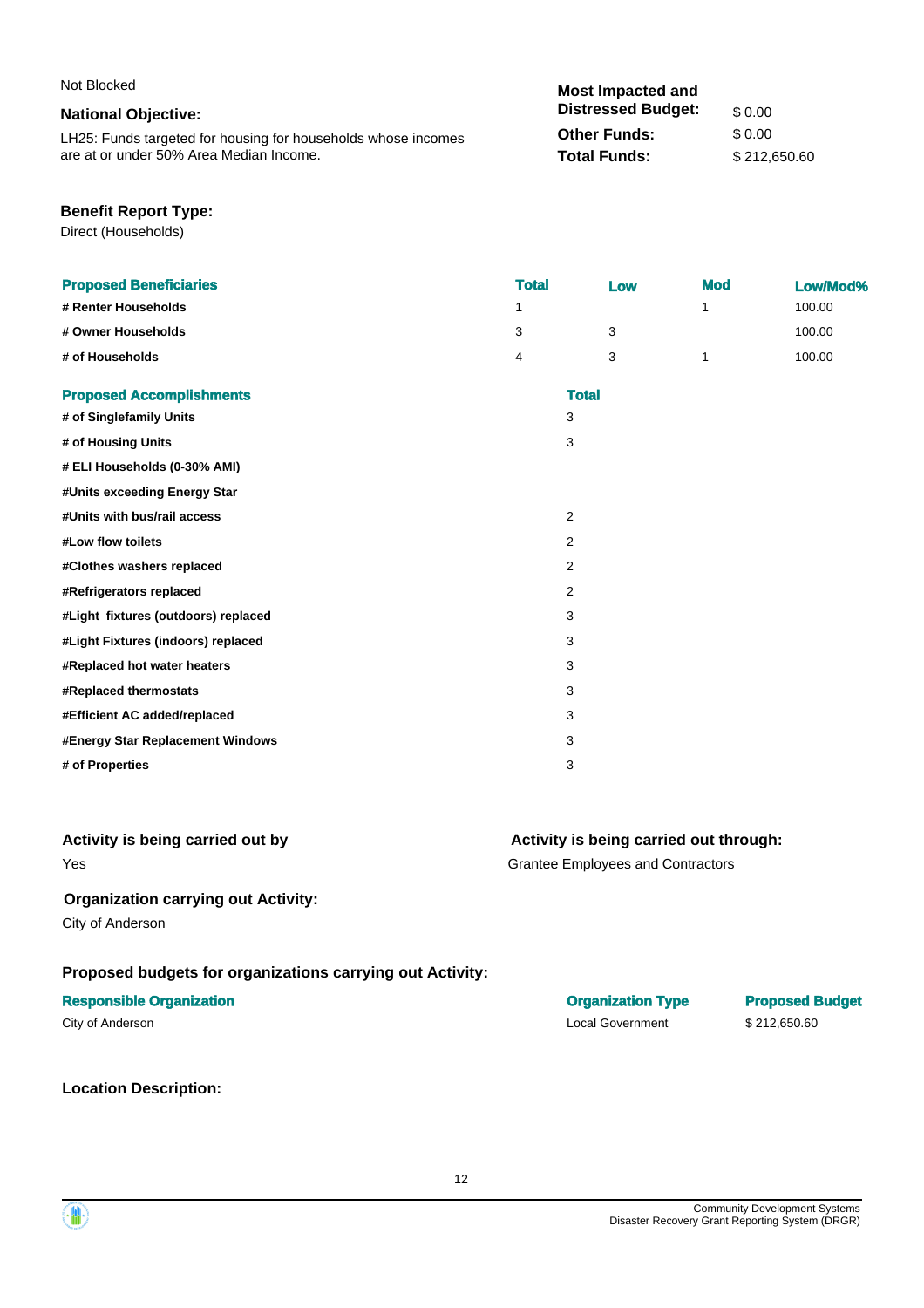Census Tracts 120.1, 3.3, 3.2, 5.2, 5.3, and 5.4.

#### **Activity Description:**

The rehabilitation component of this grant will be to rehabilitate the foreclosed and abandoned homes acquired by Community Development based on HUD's definition, for the primary purpose of providing housing units in the form of homeownership for households at or above 51% to 120% of area median income. These units will be single family dwellings for the end use of homeownership. The department will focus it rehabilitation of the housing units acquired in the above mentioned census tract block groups with emphasis on a accomplishing the goal of neighborhood stabilization. The rehabilitation activity is designed to provide eligible income families decent, safe, and sanitary housing units in stable neighborhood. These units will meet energy star certification and all of the units will be made available through lease to purchase. The department has made this decision based on the current market. The Lease-Purchase program is designed as a tool for homebuyers who are not able to immediately purchase a home. The program will be arranged for no more than a two-year period. This program is intended to protect the assets of the Department during the lease period. Specific policies have been set forth to ensure complete understanding on the part of the participants and the Department. In addition, there is a pre- and post- housing counseling component.

**Environmental Assessment:** COMPLETED

**Environmental** None

Community Development Systems Disaster Recovery Grant Reporting System (DRGR)

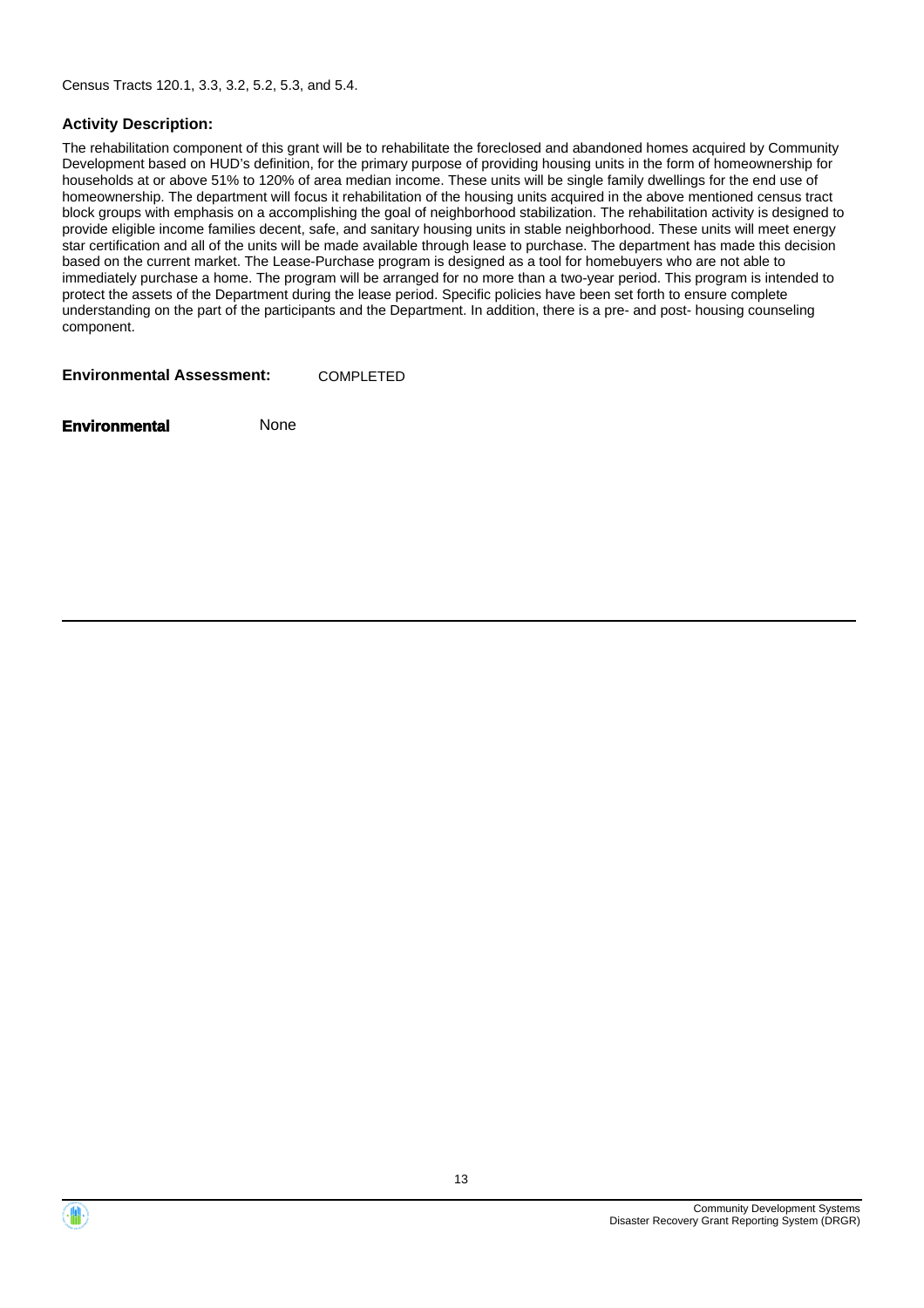**Grantee Activity Number:**

| <b>Activity Type:</b>                                        | <b>Activity Status:</b>                 |              |  |
|--------------------------------------------------------------|-----------------------------------------|--------------|--|
| Rehabilitation/reconstruction of residential structures      | Under Way                               |              |  |
| <b>Project Number:</b>                                       | <b>Project Title:</b>                   |              |  |
| B-08-MN-18-0001-04                                           | Rehabilitation - Homeownership/Rental   |              |  |
| <b>Projected Start Date:</b>                                 | <b>Projected End Date:</b>              |              |  |
| 03/19/2009                                                   | 09/20/2011                              |              |  |
| <b>Project Draw Block by HUD:</b>                            | <b>Project Draw Block Date by HUD:</b>  |              |  |
| Not Blocked                                                  |                                         |              |  |
| <b>Activity Draw Block by HUD:</b>                           | <b>Activity Draw Block Date by HUD:</b> |              |  |
| Not Blocked                                                  |                                         |              |  |
| <b>Block Drawdown By Grantee:</b>                            | <b>Total Budget:</b>                    | \$156,520.39 |  |
| Not Blocked                                                  | <b>Most Impacted and</b>                |              |  |
| <b>National Objective:</b>                                   | <b>Distressed Budget:</b>               | \$0.00       |  |
| LMMI: Low, Moderate and Middle Income National Objective for | <b>Other Funds:</b>                     | \$0.00       |  |
| NSP Only                                                     | <b>Total Funds:</b>                     | \$156,520.39 |  |

#### **Benefit Report Type:**

Direct (Households)

| <b>Proposed Beneficiaries</b>       | <b>Total</b>   | Low            | <b>Mod</b> | Low/Mod% |
|-------------------------------------|----------------|----------------|------------|----------|
| # Owner Households                  | $\overline{2}$ |                | 2          | 100.00   |
| # of Households                     | 2              |                | 2          | 100.00   |
| <b>Proposed Accomplishments</b>     |                | <b>Total</b>   |            |          |
| # of Singlefamily Units             |                | $\overline{2}$ |            |          |
| # of Housing Units                  |                | $\overline{2}$ |            |          |
| #Units with bus/rail access         |                | $\overline{2}$ |            |          |
| #Clothes washers replaced           |                | $\overline{2}$ |            |          |
| #Refrigerators replaced             |                | $\overline{2}$ |            |          |
| #Light fixtures (outdoors) replaced |                | $\overline{2}$ |            |          |
| #Light Fixtures (indoors) replaced  |                | $\overline{2}$ |            |          |
| #Replaced hot water heaters         |                | $\overline{2}$ |            |          |
| #Replaced thermostats               |                | $\overline{2}$ |            |          |
| #Efficient AC added/replaced        |                | 2              |            |          |
| #Energy Star Replacement Windows    |                | $\overline{2}$ |            |          |
| # of Properties                     |                | $\overline{2}$ |            |          |

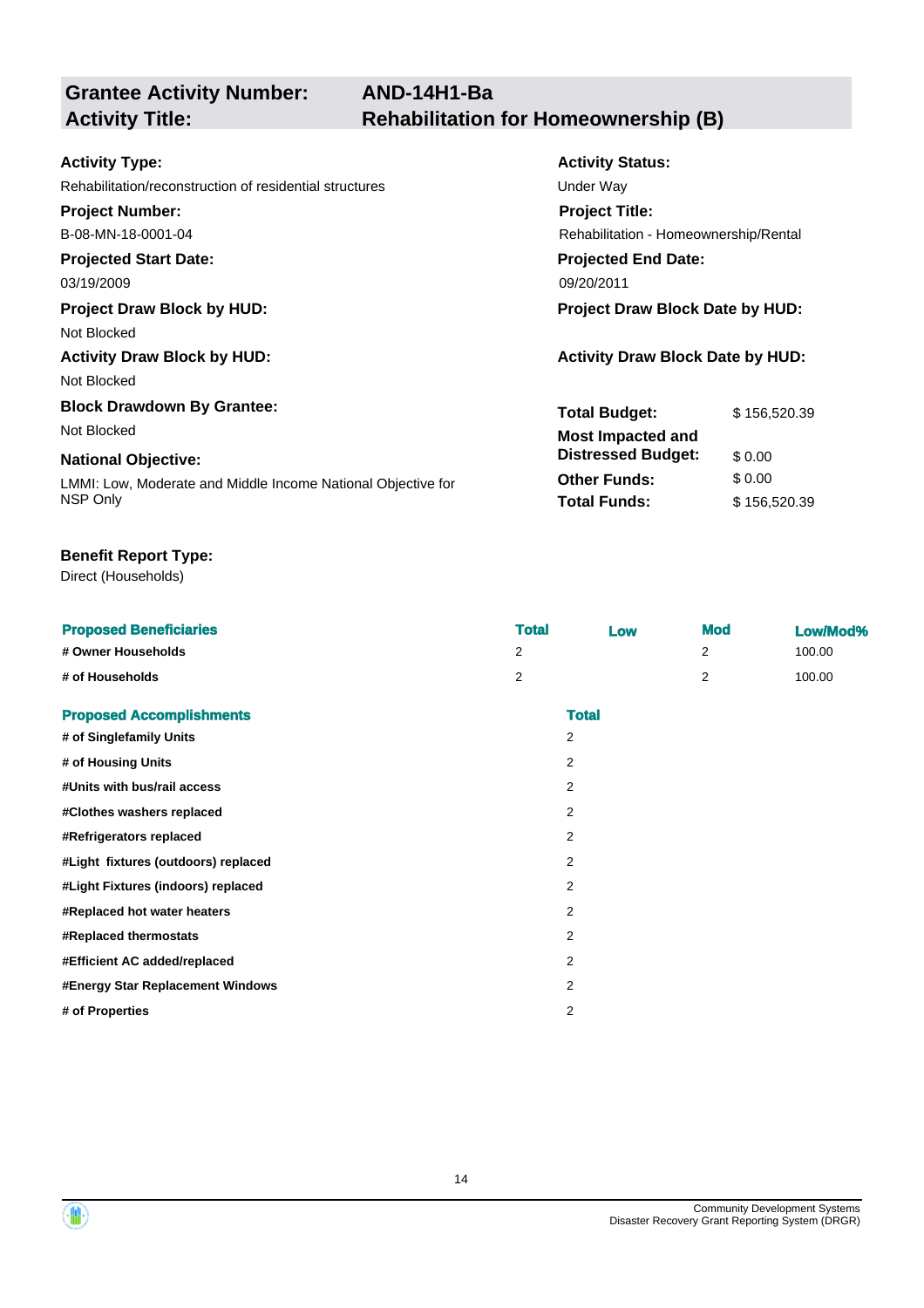#### **Activity is being carried out by**

Yes

#### **Organization carrying out Activity:**

City of Anderson

#### **Proposed budgets for organizations carrying out Activity:**

#### **Responsible Organization Organization Type Proposed Budget**

City of Anderson Local Government \$ 156,520.39

#### **Location Description:**

To be determined once applications are submitted but will be in the areas which met the three foreclosure criteria designed for the NSP.

#### **Activity Description:**

The rehabilitation component of this grant will be to rehabilitate the foreclosed and abandoned homes acquired by homebuyers, for the primary purpose of providing housing units in the form of homeownership for households at or above 51% to 120% of area median income. These units will be single family dwellings for the end use of homeownership. The rehabilitation activity is designed to provide eligible income families decent, safe, and sanitary housing units in stable neighborhood.

| <b>Environmental Assessment:</b> | <b>COMPLETED</b> |
|----------------------------------|------------------|
|                                  |                  |

**Environmental** None

### **Project # / B-08-MN-18-0001-06 / Demolition**

| <b>Grantee Activity Number:</b><br><b>Activity Title:</b> | AND-04<br>Demolition - (D) |                                         |
|-----------------------------------------------------------|----------------------------|-----------------------------------------|
|                                                           |                            |                                         |
| <b>Activity Type:</b>                                     |                            | <b>Activity Status:</b>                 |
| Clearance and Demolition                                  |                            | Under Way                               |
| <b>Project Number:</b>                                    |                            | <b>Project Title:</b>                   |
| B-08-MN-18-0001-06                                        |                            | <b>Demolition</b>                       |
| <b>Projected Start Date:</b>                              |                            | <b>Projected End Date:</b>              |
| 03/19/2009                                                |                            | 09/16/2010                              |
| <b>Project Draw Block by HUD:</b>                         |                            | Project Draw Block Date by HUD:         |
| Not Blocked                                               |                            |                                         |
| <b>Activity Draw Block by HUD:</b>                        |                            | <b>Activity Draw Block Date by HUD:</b> |

#### **Activity is being carried out through:**

Grantee Employees and Contractors

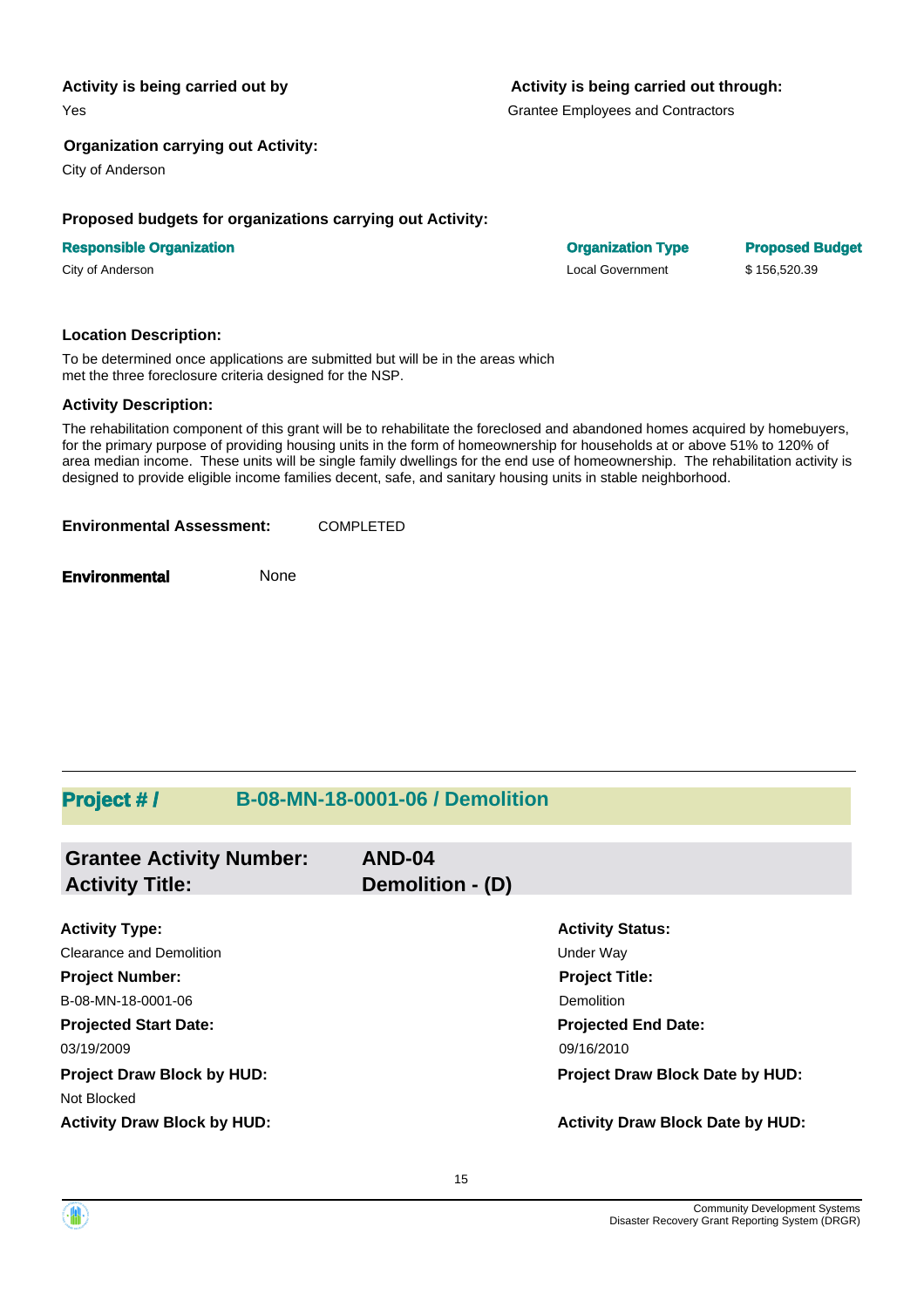| Not Blocked                                                  |                                          |                        |
|--------------------------------------------------------------|------------------------------------------|------------------------|
| <b>Block Drawdown By Grantee:</b>                            | <b>Total Budget:</b>                     | \$317,314.55           |
| Not Blocked                                                  | <b>Most Impacted and</b>                 |                        |
| <b>National Objective:</b>                                   | <b>Distressed Budget:</b>                | \$0.00                 |
| LMMI: Low, Moderate and Middle Income National Objective for | <b>Other Funds:</b>                      | \$0.00                 |
| NSP Only                                                     | <b>Total Funds:</b>                      | \$317,314.55           |
| <b>Benefit Report Type:</b>                                  |                                          |                        |
| Area Benefit (Census)                                        |                                          |                        |
| <b>Proposed Accomplishments</b>                              | <b>Total</b>                             |                        |
| # of Properties                                              | 30                                       |                        |
| <b>LMI%:</b>                                                 |                                          |                        |
| Activity is being carried out by                             | Activity is being carried out through:   |                        |
| Yes                                                          | <b>Grantee Employees and Contractors</b> |                        |
| <b>Organization carrying out Activity:</b>                   |                                          |                        |
| City of Anderson                                             |                                          |                        |
| Proposed budgets for organizations carrying out Activity:    |                                          |                        |
| <b>Responsible Organization</b>                              | <b>Organization Type</b>                 | <b>Proposed Budget</b> |
| City of Anderson                                             | <b>Local Government</b>                  | \$317,314.55           |
| والمساوية والمحافظ والمعاونة والمرادي                        |                                          |                        |

**Location Description:**

Census Tracts 120.1, 3.3, 3.2, 5.3, 5.4, and 5.2.

#### **Activity Description:**

This activity will be for the removal of blighted housing structures. After razing these structures, the vacant lots will be green, replated and or made available for developers such as Habitat for Humanity, Anderson Community Schools, CDC¿s and other public and private developers for the purpose of providing homeownership and/or rental housing to LMMI households.

**Environmental Assessment:** COMPLETED

**Environmental** None

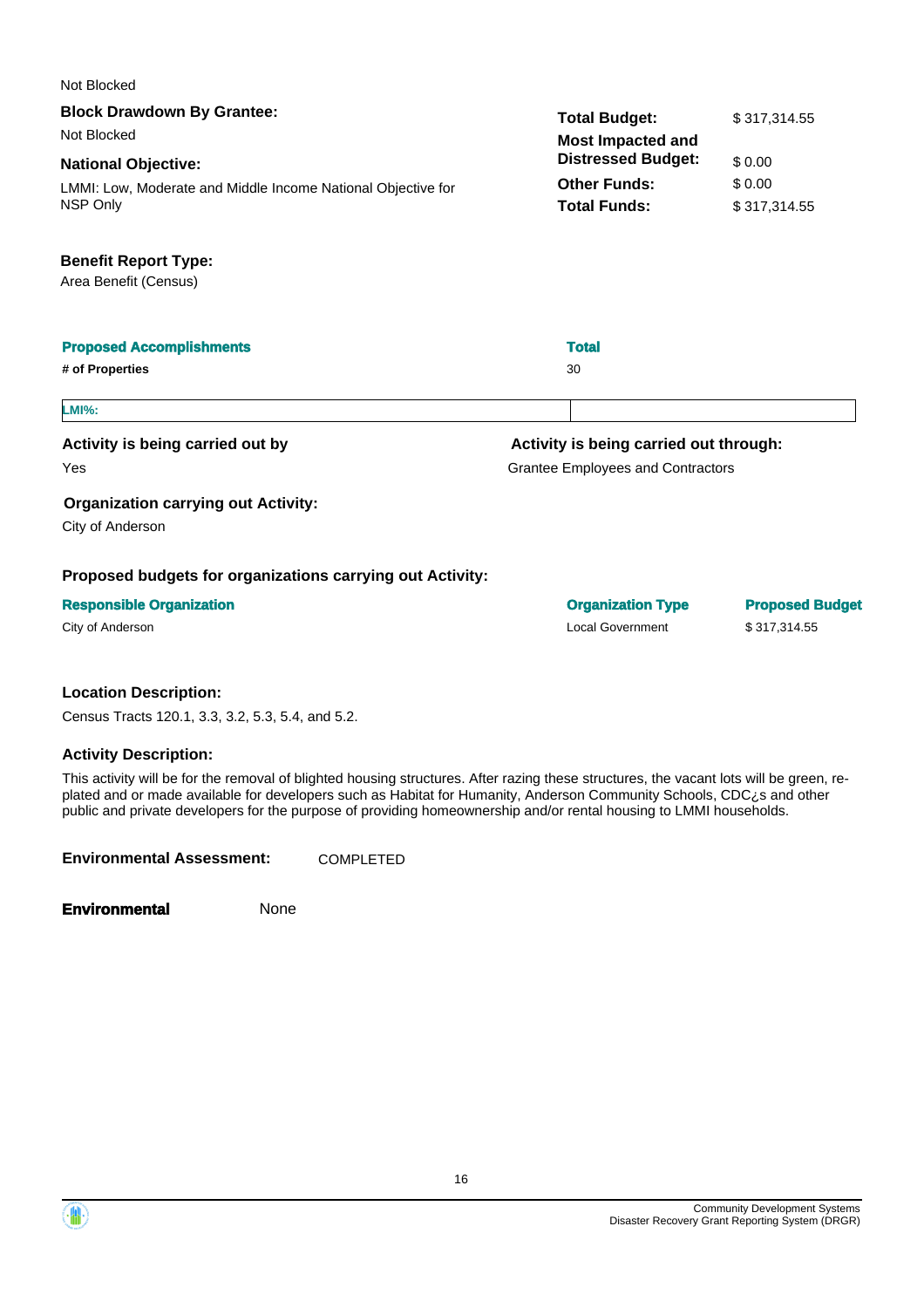### **Project # / B-08-MN-18-0001-07 / New Construction**

| <b>Grantee Activity Number:</b> | <b>AND-12</b>                              |
|---------------------------------|--------------------------------------------|
| <b>Activity Title:</b>          | Redevelopment of vacant/abandoned lots (E) |

| <b>Activity Type:</b>                                        | <b>Activity Status:</b>                 |              |
|--------------------------------------------------------------|-----------------------------------------|--------------|
| Construction of new housing                                  | Under Way                               |              |
| <b>Project Number:</b>                                       | <b>Project Title:</b>                   |              |
| B-08-MN-18-0001-07                                           | New Construction                        |              |
| <b>Projected Start Date:</b>                                 | <b>Projected End Date:</b>              |              |
| 03/19/2009                                                   | 09/16/2010                              |              |
| <b>Project Draw Block by HUD:</b>                            | <b>Project Draw Block Date by HUD:</b>  |              |
| Not Blocked                                                  |                                         |              |
| <b>Activity Draw Block by HUD:</b>                           | <b>Activity Draw Block Date by HUD:</b> |              |
| Not Blocked                                                  |                                         |              |
| <b>Block Drawdown By Grantee:</b>                            | <b>Total Budget:</b>                    | \$369,764.24 |
| Not Blocked                                                  | <b>Most Impacted and</b>                |              |
| <b>National Objective:</b>                                   | <b>Distressed Budget:</b>               | \$0.00       |
| LMMI: Low, Moderate and Middle Income National Objective for | <b>Other Funds:</b>                     | \$0.00       |
| NSP Only                                                     | <b>Total Funds:</b>                     | \$369,764.24 |

### **Benefit Report Type:**

Direct (Households)

| <b>Proposed Beneficiaries</b>   | <b>Total</b> |              | Low | <b>Mod</b> | Low/Mod% |
|---------------------------------|--------------|--------------|-----|------------|----------|
| # Renter Households             | 2            | 1            |     |            | 100.00   |
| # Owner Households              | 2            |              |     | 2          | 100.00   |
| # of Households                 | 4            | 1            |     | 3          | 100.00   |
| <b>Proposed Accomplishments</b> |              | <b>Total</b> |     |            |          |
| # of Singlefamily Units         |              | 2            |     |            |          |
| # of Housing Units              |              | 2            |     |            |          |
| #Units exceeding Energy Star    |              | 2            |     |            |          |



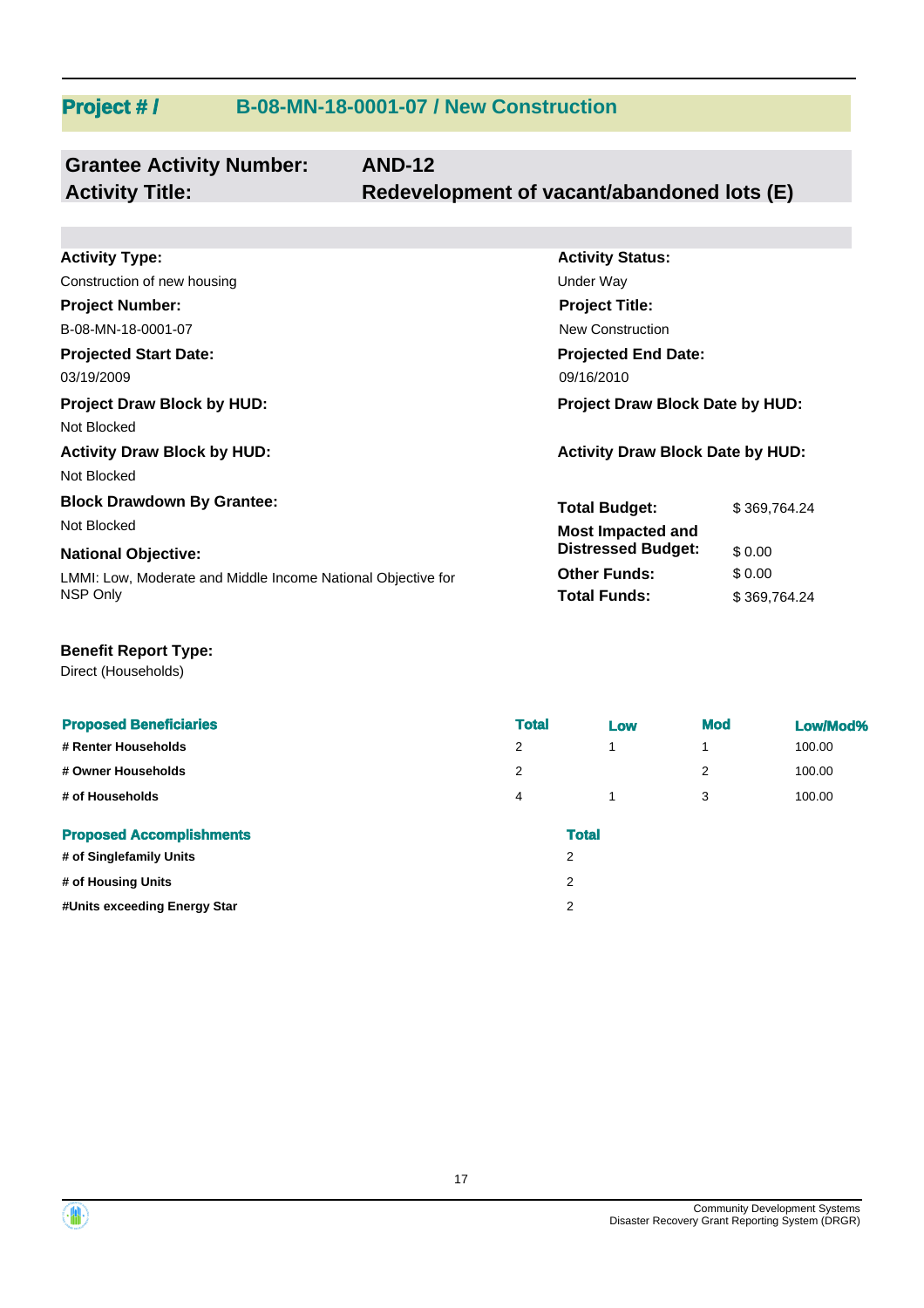#### **Activity is being carried out by**

Yes

#### **Activity is being carried out through:**

Grantee Employees and Contractors

#### **Organization carrying out Activity:**

City of Anderson

#### **Proposed budgets for organizations carrying out Activity:**

#### **Responsible Organization Organization Type Proposed Budget**

Path Stone Housing Corporation of Indiana Non-Profit Non-Profit \$ 0.00

#### **Location Description:**

Census Tracts 120.1, 3.3, 3.2, 5.2, 5.3, and 5.4.

#### **Activity Description:**

The city anticipates a significant portion funds to be directed into this activity for rental properties affordable to households at or below 50% area median income and homeownership opportunities for households above 50% area median income but not to exceed 120% area median income. The department will focus it redevelopment of housing units that will be constructed in the above mentioned census tract block groups with emphasis on a accomplishing the goal of neighborhood stabilization. The rehabilitation activity is designed to provide eligible income families decent, safe, and sanitary housing units in stable neighborhood. In addition at least five (5) of these units will meet energy star certification and all of the units will be made available through lease to purchase. The department has made this decision based on the current market. The Lease-Purchase program is designed as a tool for homebuyers who are not able to immediately purchase a home. The program will be arranged for no more than a two-year period. This program is intended to protect the assets of the Department during the lease period. Specific policies have been set forth to ensure complete understanding on the part of the participants and the Department. In addition, there is a pre- and post- housing counseling component.

| <b>Environmental Assessment:</b> | <b>COMPLETED</b> |
|----------------------------------|------------------|
|                                  |                  |

**Environmental** None

City of Anderson Local Government \$ 369,764.24

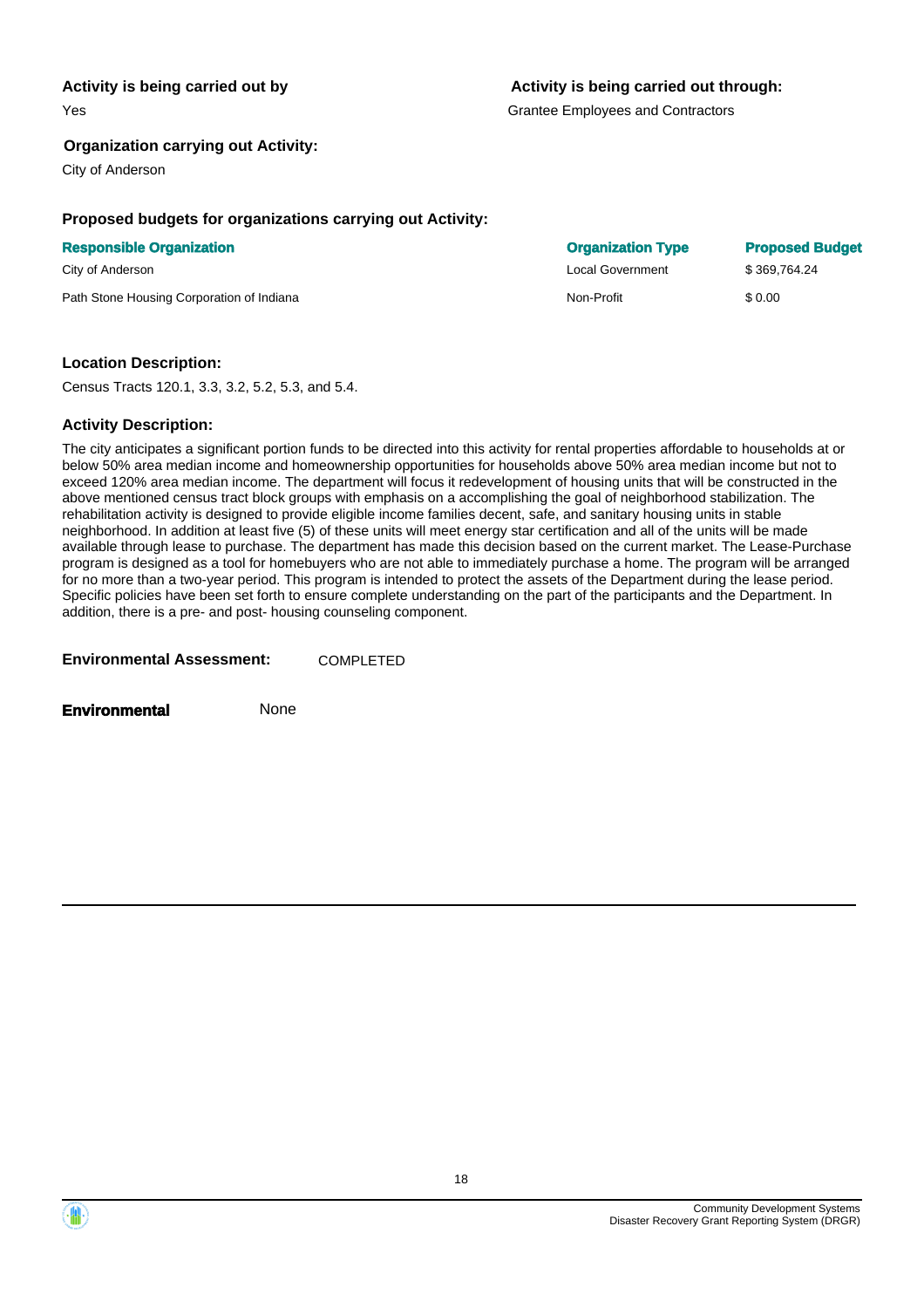**Grantee Activity Number: Projected Start Date: National Objective: Activity Status: Projected End Date: AND-12a Activity Type:** 03/19/2009 09/20/2012 09:00 09:00 09:00 09:00 09:00 09:00 09:00 09:00 09:00 09:00 09:00 09:00 09:00 09:00 09:0 Construction of new housing Under Way **Activity Title: New Construction - (E) Project Number:** B-08-MN-18-0001-07 **Project Title:** New Construction **Total Budget:** \$430,622.31 **Project Draw Block by HUD: Project Draw Block Date by HUD:** Not Blocked **Activity Draw Block by HUD: Activity Draw Block Date by HUD:** Not Blocked **Block Drawdown By Grantee:** Not Blocked **Most Impacted and Distressed Budget:** \$ 0.00

LH25: Funds targeted for housing for households whose incomes are at or under 50% Area Median Income.

#### **Benefit Report Type:**

Direct (Households)

| <b>Proposed Beneficiaries</b>   | <b>Total</b> | Low | <b>Mod</b> | Low/Mod% |
|---------------------------------|--------------|-----|------------|----------|
| # Renter Households             | 2            | 2   |            | 100.00   |
| # Owner Households              | 2            | 2   |            | 100.00   |
| # of Households                 | 4            | 4   |            | 100.00   |
| <b>Proposed Accomplishments</b> | <b>Total</b> |     |            |          |
| # of Singlefamily Units         | 4            |     |            |          |
| # of Housing Units              | 4            |     |            |          |
| # ELI Households (0-30% AMI)    |              |     |            |          |
| #Units exceeding Energy Star    | 2            |     |            |          |
|                                 |              |     |            |          |

#### **Activity is being carried out by**

Yes

### **Organization carrying out Activity:**

City of Anderson

#### **Proposed budgets for organizations carrying out Activity:**

#### **Responsible Organization Organization Type Proposed Budget**

### **Activity is being carried out through:**

**Other Funds:** \$ 0.00 **Total Funds:** \$ 430,622.31

Grantee Employees and Contractors

City of Anderson Local Government \$ 430,622.31

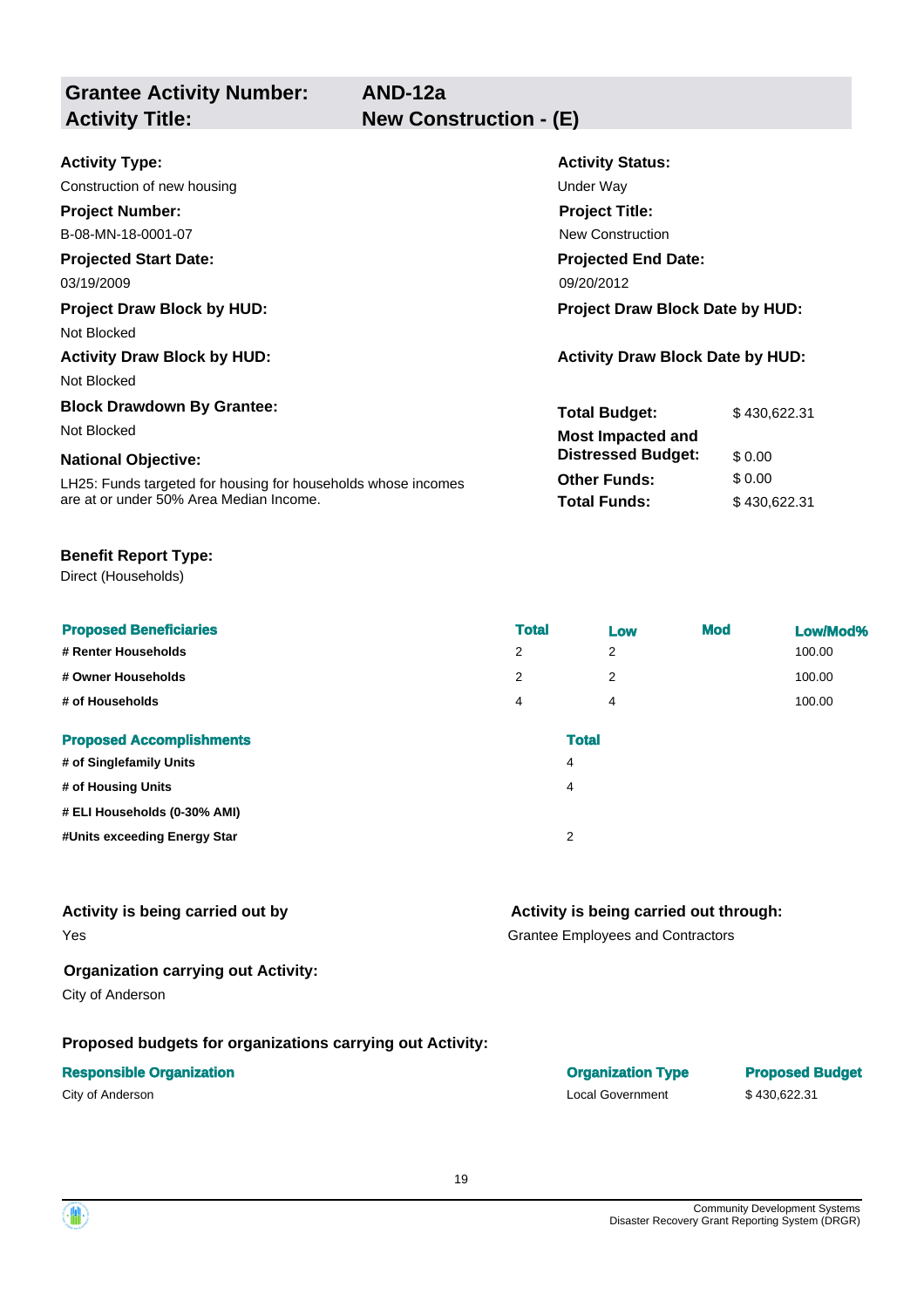#### **Location Description:**

The Census Tracts and Block Groups 119.1, 120.1, and 4.1 will be our primary focus for new construction.

#### **Activity Description:**

The department will focus it redevelopment of housing units that will be constructed in the above mentioned census tract block groups with emphasis on a accomplishing the goal of neighborhood stabilization. The construction activity is designed to provide eligible income families decent, safe, and sanitary housing units in stable neighborhood.

In addition, these units will meet energy star certification and all of the units will be made available through lease to purchase. The department has made this decision based on the current market. The Lease-Purchase program is designed as a tool for homebuyers who are not able to immediately purchase a home. The program will be arranged for no more than a two-year period. This program is intended to protect the assets of the Department during the lease period. Specific policies have been set forth to ensure complete understanding on the part of the participants and the Department. In addition, there is a pre- and post- housing counseling component.

| <b>Environmental Assessment:</b> | <b>COMPLETED</b> |
|----------------------------------|------------------|
|                                  |                  |

**Environmental** None

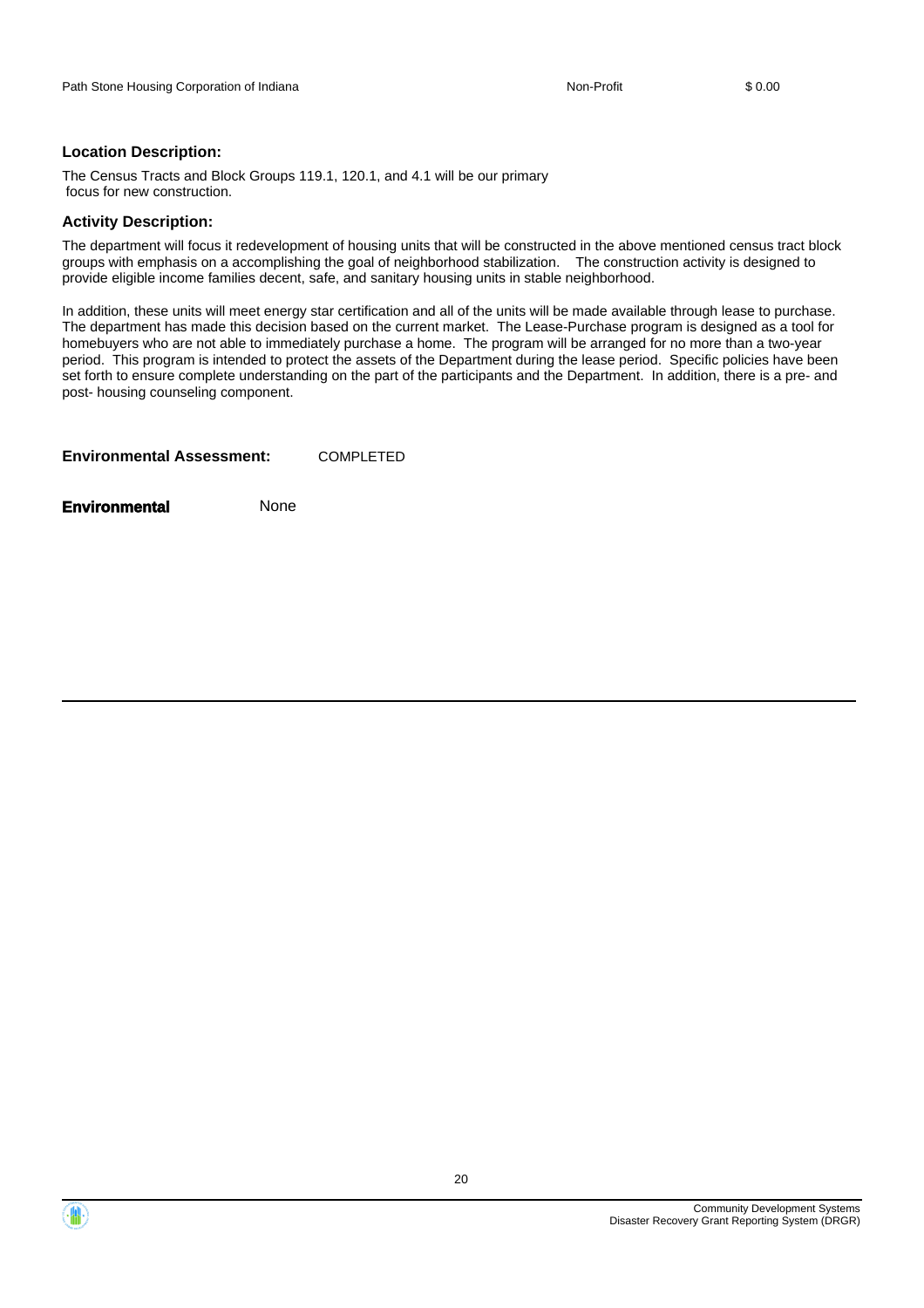**Grantee Activity Number: Projected Start Date:** LH25: Funds targeted for housing for households whose incomes are at or under 50% Area Median Income. **National Objective: Activity Status: Projected End Date: AND-12b Activity Type:** 02/20/2013 03/31/2013 03/31/2013 Construction of new housing Theorem 2012 Construction of new housing Theorem 2012 **Activity Title: 1511 W 10th Project Number:** B-08-MN-18-0001-07 **Project Title:** New Construction **Total Budget:** \$ 7,624.00 **Other Funds:** \$ 0.00 **Total Funds:** \$ 7,624.00 **Project Draw Block by HUD: Project Draw Block Date by HUD:** Not Blocked **Activity Draw Block by HUD: Activity Draw Block Date by HUD:** Not Blocked **Block Drawdown By Grantee:** Not Blocked **Most Impacted and Distressed Budget:** \$ 0.00

#### **Benefit Report Type:**

Direct (Households)

| <b>Proposed Beneficiaries</b>   | <b>Total</b> | Low | <b>Mod</b> | Low/Mod% |
|---------------------------------|--------------|-----|------------|----------|
| # Owner Households              | 1            | и   |            | 100.00   |
| # of Households                 |              |     |            | 100.00   |
| <b>Proposed Accomplishments</b> | <b>Total</b> |     |            |          |
| # of Singlefamily Units         | 1            |     |            |          |
| # of Housing Units              | 1            |     |            |          |
| #Units exceeding Energy Star    | 1            |     |            |          |
|                                 |              |     |            |          |

| Activity is being carried out by | Activity is being carried out through: |
|----------------------------------|----------------------------------------|
| Yes                              | Grantee Employees and Contractors      |

#### **Organization carrying out Activity:**

City of Anderson

#### **Proposed budgets for organizations carrying out Activity:**

#### **Responsible Organization**

City of Anderson

City of Anderson, Indiana Local Government \$ 0.00

| <b>Organization Type</b> | <b>Proposed Budget</b> |
|--------------------------|------------------------|
| <b>Local Government</b>  | \$7.624.00             |
|                          | .                      |

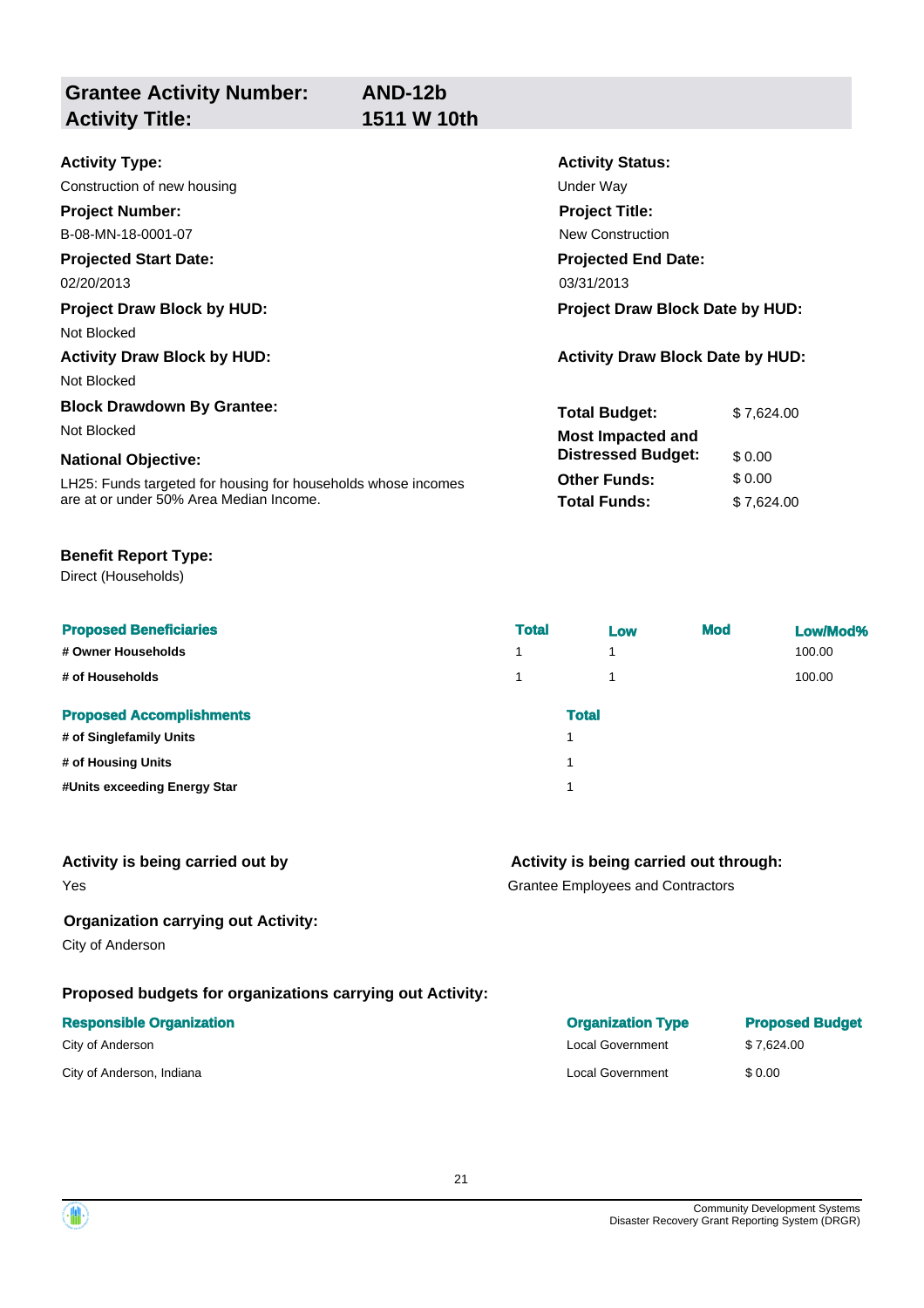#### **Location Description:**

1511 W 10th Street

### **Activity Description:**

New construction of a single family home to be sold to an family at or below 50% AMI

**Environmental Assessment:** COMPLETED

**Environmental** None

### **Action Plan Comments:**

| Reviewer -  | Rejected 4/16/2009 due to error in submission by grantee. Returned for completion of entries.                                                                                                          |
|-------------|--------------------------------------------------------------------------------------------------------------------------------------------------------------------------------------------------------|
| <b>JOHN</b> | 5-14-09-JD- reject to edit activity Nationl objective                                                                                                                                                  |
| Reviewer -  | L.Almodovar 12/17/09 - Grantee Plan revission included Budget changes to increase Demolition, Rental rehab<br>(increased to 30% of budget for 25% @ or <50% LMMI) and decrease to Homeownership Rehab. |
| Reviewer -  | reviewed and approved - HAJ                                                                                                                                                                            |
| Reviewer -  | 02/07/2011: Plan reviewed for compliance with 01/28/2011 Action Items distributed from HUD HQ. Plan<br>approved. GWM                                                                                   |
| Reviewer -  | 04/22/2011: Plan reviewed in advance of QPR submission for FFY2011Q2. Plan approved.                                                                                                                   |
| Reviewer -  | 04/30/2012; Plan reviewed in advance of QPR submission for Q2 FFY2012.                                                                                                                                 |
| Reviewer -  | 06-01-2012: Plan approved to reflect updated obligations for program income.                                                                                                                           |
| Reviewer -  | 04/03/2013: Plan approved in advance of QPR submission for Q2 FFY 2013.                                                                                                                                |
| Reviewer -  | 04/30/2013: Plan approved in advance of QPR resubmission for Q2 FFY 2013.                                                                                                                              |
| Reviewer -  | 05-22/2013: Plan approved in advance of QPR resubmission for Q2 FFY 2013.                                                                                                                              |